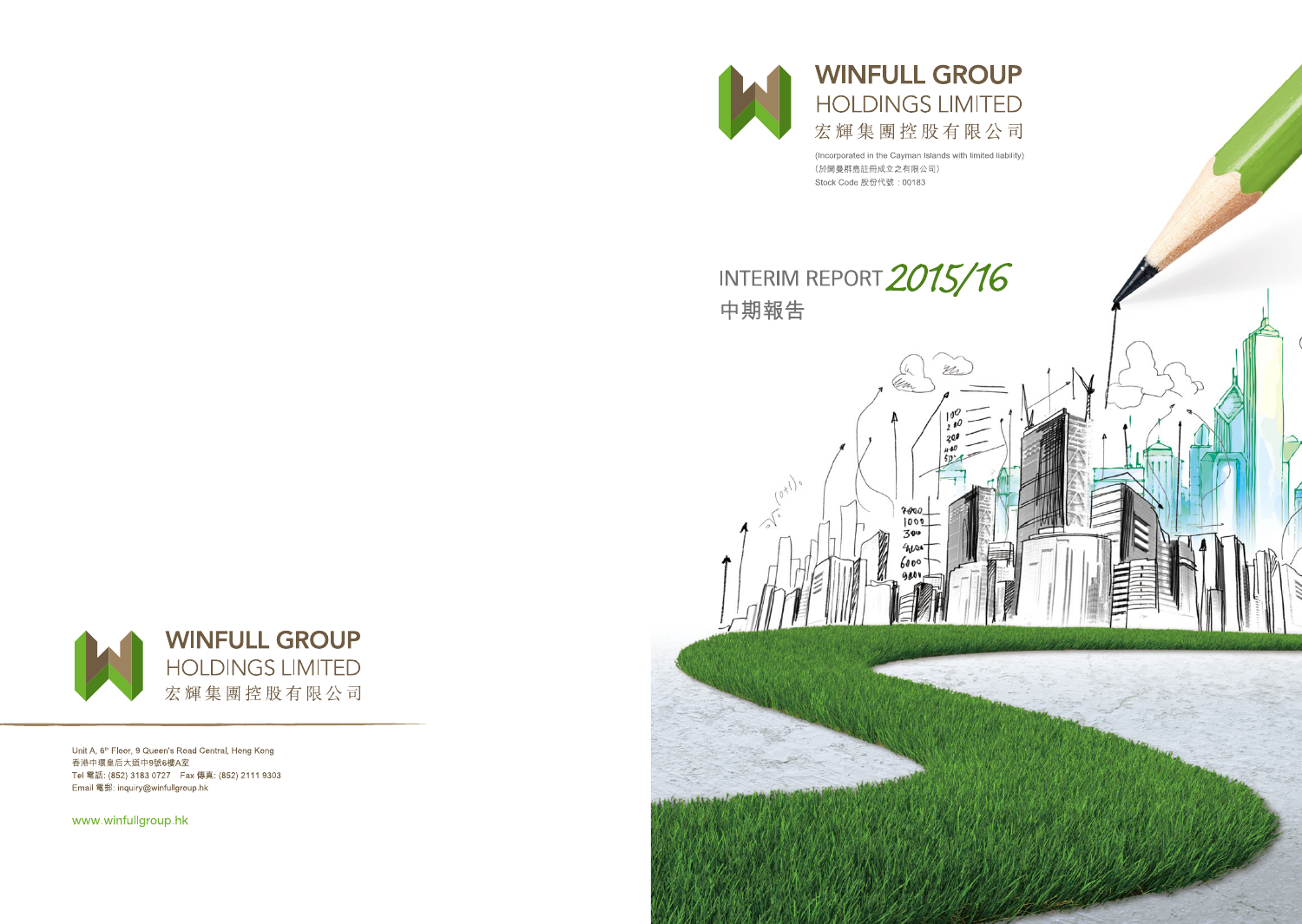## **CORPORATE INFORMATION**

## **BOARD OF DIRECTORS**

Executive Directors Lee Wing Yin *(Chief Executive Officer)* Ngan Man Ho

## Non-Executive Director

Lai Hin Wing, Henry

## Independent Non-Executive Directors

Koo Fook Sun, Louis Lung Hung Cheuk Yeung Wing Yan, Wendy

## **COMPLIANCE OFFICER**

Lee Wing Yin

**COMPANY SECRETARY** Lee Wing Yin

## **AUDIT COMMITTEE**

Koo Fook Sun, Louis *(Chairman)* Lung Hung Cheuk Yeung Wing Yan, Wendy

## **REMUNERATION COMMITTEE**

Lung Hung Cheuk *(Chairman)* Koo Fook Sun, Louis Yeung Wing Yan, Wendy

#### **NOMINATION COMMITTEE**

Yeung Wing Yan, Wendy *(Chairwoman)* Koo Fook Sun, Louis Lung Hung Cheuk

## **AUTHORISED REPRESENTATIVES**

Lee Wing Yin Ngan Man Ho

#### **HEAD OFFICE AND PRINCIPAL PLACE OF BUSINESS**

Unit A, 6/F 9 Queen's Road Central Central Hong Kong

## **COMPANY HOMEPAGE**

winfullgroup.com.hk

## **REGISTERED OFFICE**

Cricket Square Hutchins Drive P.O. Box 2681 Grand Cayman KY1-1111 Cayman Islands

## **PRINCIPAL SHARE REGISTRAR AND TRANSFER OFFICE**

Appleby Trust (Cayman) Ltd. Clifton House 75 Fort Street P.O. Box 1350 Grand Cayman KY1-1108 Cayman Islands

## **HONG KONG BRANCH SHARE REGISTRAR AND TRANSFER OFFICE**

Tricor Tengis Limited Level 22, Hopewell Centre 183 Queen's Road East Hong Kong

#### **AUDITORS**

BDO Limited Certified Public Accountants

## **STOCK CODE**

183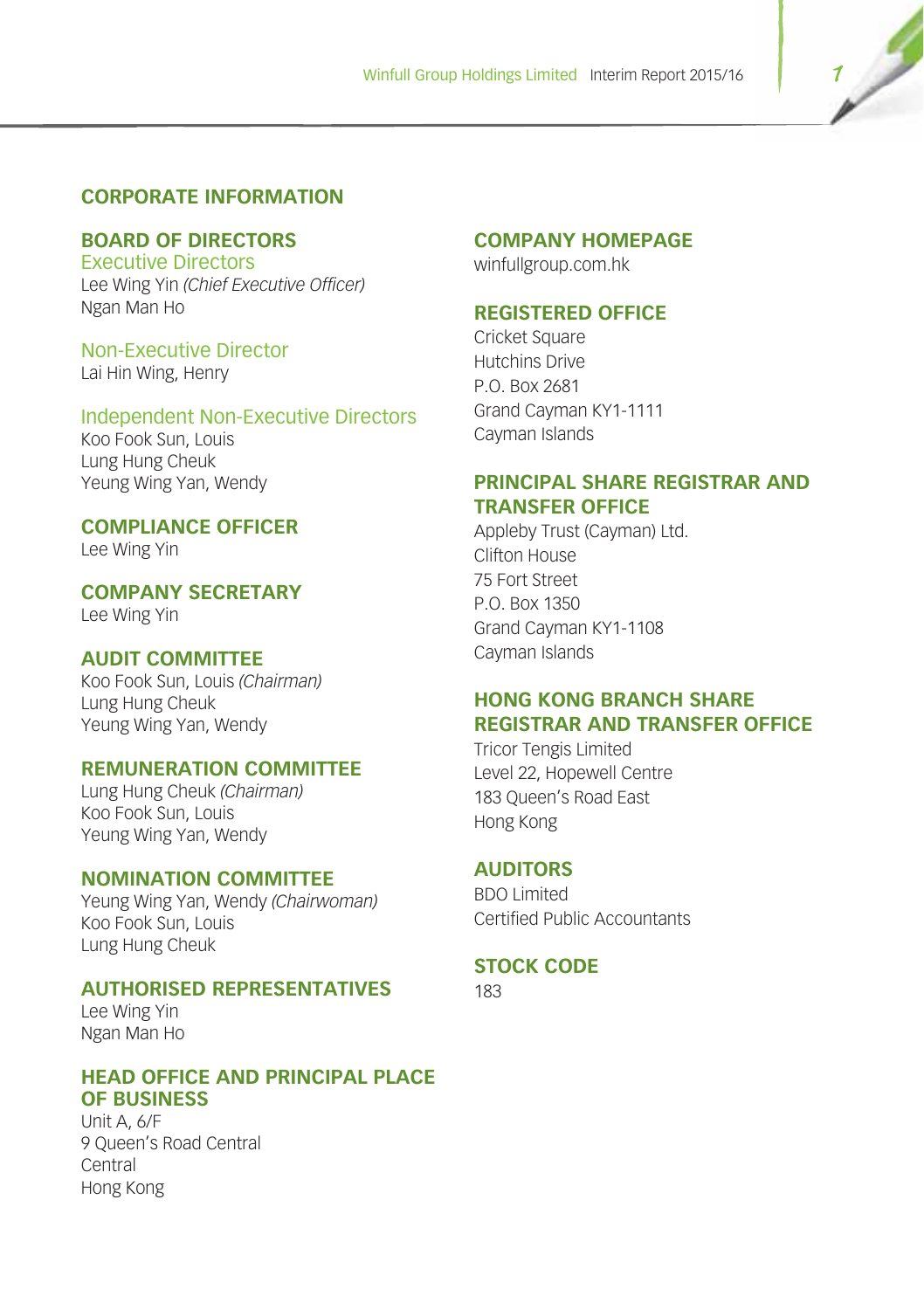#### **INTERIM RESULTS**

The board of directors (the "Director(s)") (the "Board") of Winfull Group Holdings Limited (the "Company") herein presents the unaudited consolidated results of the Company and its subsidiaries (collectively referred to as the "Group") for the six months ended 31 December 2015 together with the comparative unaudited figures for the corresponding periods in 2014 as follows:

## **UNAUDITED CONDENSED CONSOLIDATED INCOME STATEMENT**

|                                                                                                              |              | <b>Six months ended</b><br>31 December |                                                          |  |  |
|--------------------------------------------------------------------------------------------------------------|--------------|----------------------------------------|----------------------------------------------------------|--|--|
|                                                                                                              | <b>Notes</b> | 2015<br><b>HK\$'000</b><br>(Unaudited) | 2014<br><b>HK\$'000</b><br>(Re-presented)<br>(Unaudited) |  |  |
| <b>Continuing operations</b><br>Revenue<br>Cost of sales                                                     | 4            | 6,393<br>(2, 144)                      | 4,465<br>(1,202)                                         |  |  |
| <b>Gross profit</b>                                                                                          |              | 4,249                                  | 3,263                                                    |  |  |
| Other income<br>Selling and distribution expenses<br>Administrative expenses and other<br>operating expenses | 4            | 3,991<br>(8,920)                       | 12,217<br>(120)<br>(18, 725)                             |  |  |
| Finance costs                                                                                                |              |                                        | (5)                                                      |  |  |
| Loss before income tax<br>Income tax expense                                                                 | 6<br>7       | (680)<br>(51)                          | (3,370)<br>(439)                                         |  |  |
| Loss for the period from continuing<br>operations                                                            |              | (731)                                  | (3,809)                                                  |  |  |
| <b>Discontinued operations</b><br>Profit for the period from discontinued<br>operations                      | 5            |                                        | 14,478                                                   |  |  |
| (Loss)/Profit for the period                                                                                 |              | (731)                                  | 10,669                                                   |  |  |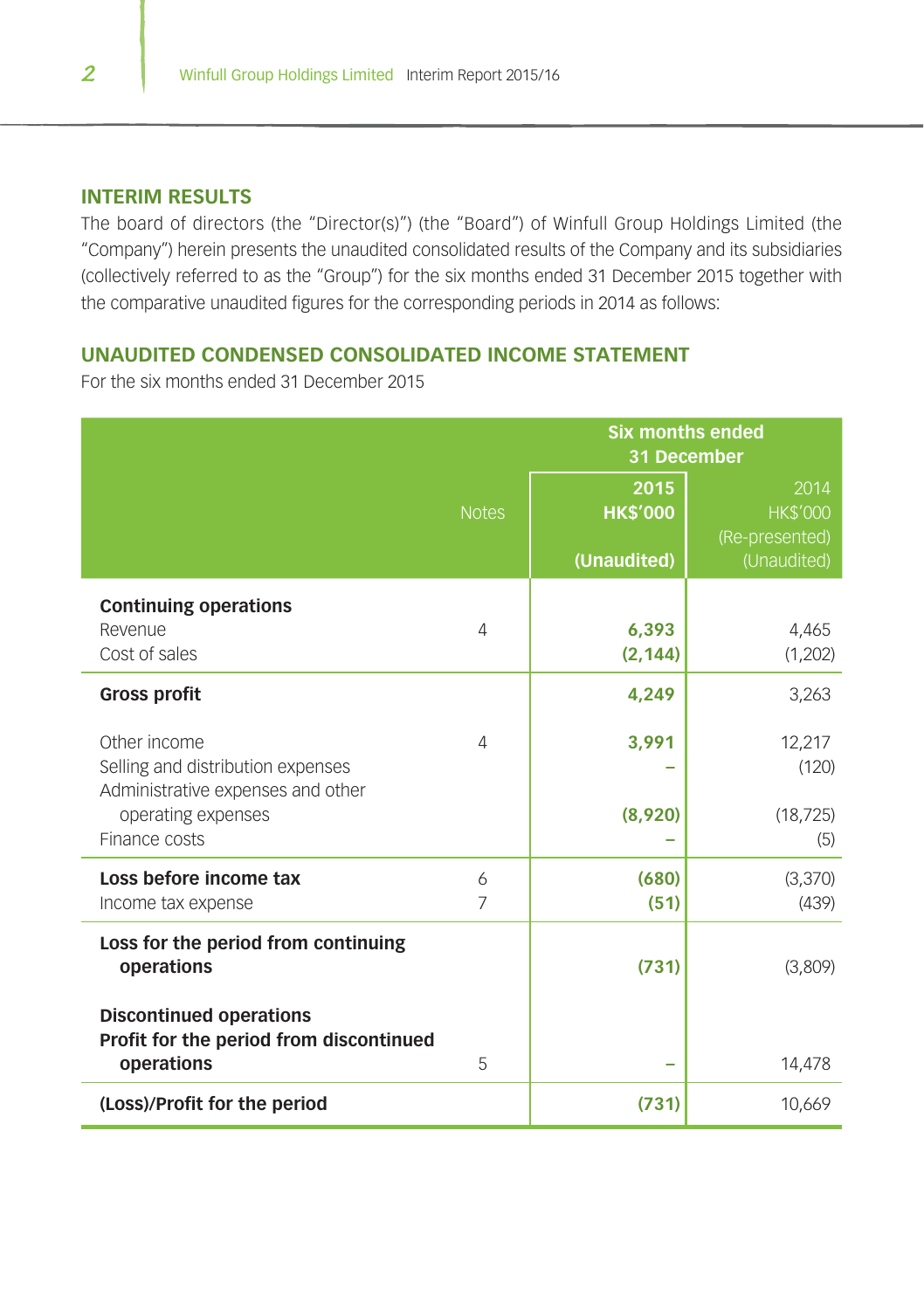## **UNAUDITED CONDENSED CONSOLIDATED INCOME STATEMENT** *(cont'd)*

|                                                                                                                                                |              | <b>Six months ended</b><br>31 December |                                           |  |  |
|------------------------------------------------------------------------------------------------------------------------------------------------|--------------|----------------------------------------|-------------------------------------------|--|--|
|                                                                                                                                                | <b>Notes</b> | 2015<br><b>HK\$'000</b>                | 2014<br><b>HK\$'000</b><br>(Re-presented) |  |  |
|                                                                                                                                                |              | (Unaudited)                            | (Unaudited)                               |  |  |
| (Loss)/Profit for the period attributable<br>to:<br>Owners of the Company<br>Loss for the period from continuing                               |              |                                        |                                           |  |  |
| operations<br>Profit for the period from discontinued<br>operations                                                                            |              | (882)                                  | (3,759)<br>14,478                         |  |  |
| (Loss)/Profit for the period attributable to<br>owners of the Company                                                                          |              | (882)                                  | 10,719                                    |  |  |
| Non-controlling interests<br>Profit/(Loss) for the period from<br>continuing operations<br>Loss for the period from discontinued<br>operations |              | 151                                    | (50)                                      |  |  |
| Profit/(Loss) for the period attributable to<br>non-controlling interests                                                                      |              | 151                                    | (50)                                      |  |  |
|                                                                                                                                                |              | (731)                                  | 10,669                                    |  |  |
| (Loss)/Earnings per share from<br>continuing and discontinued<br>operations<br>Basic and diluted                                               | 9            | <b>HK(0.03) cent</b>                   | HK0.31 cent                               |  |  |
| Loss per share for profit from<br>continuing operations<br>Basic and diluted                                                                   | 9            | <b>HK(0.03) cent</b>                   | HK(0.11) cent                             |  |  |
| Earnings per share for profit from<br>discontinued operations<br>Basic and diluted                                                             | 9            | <b>NIL</b>                             | HK0.42 cent                               |  |  |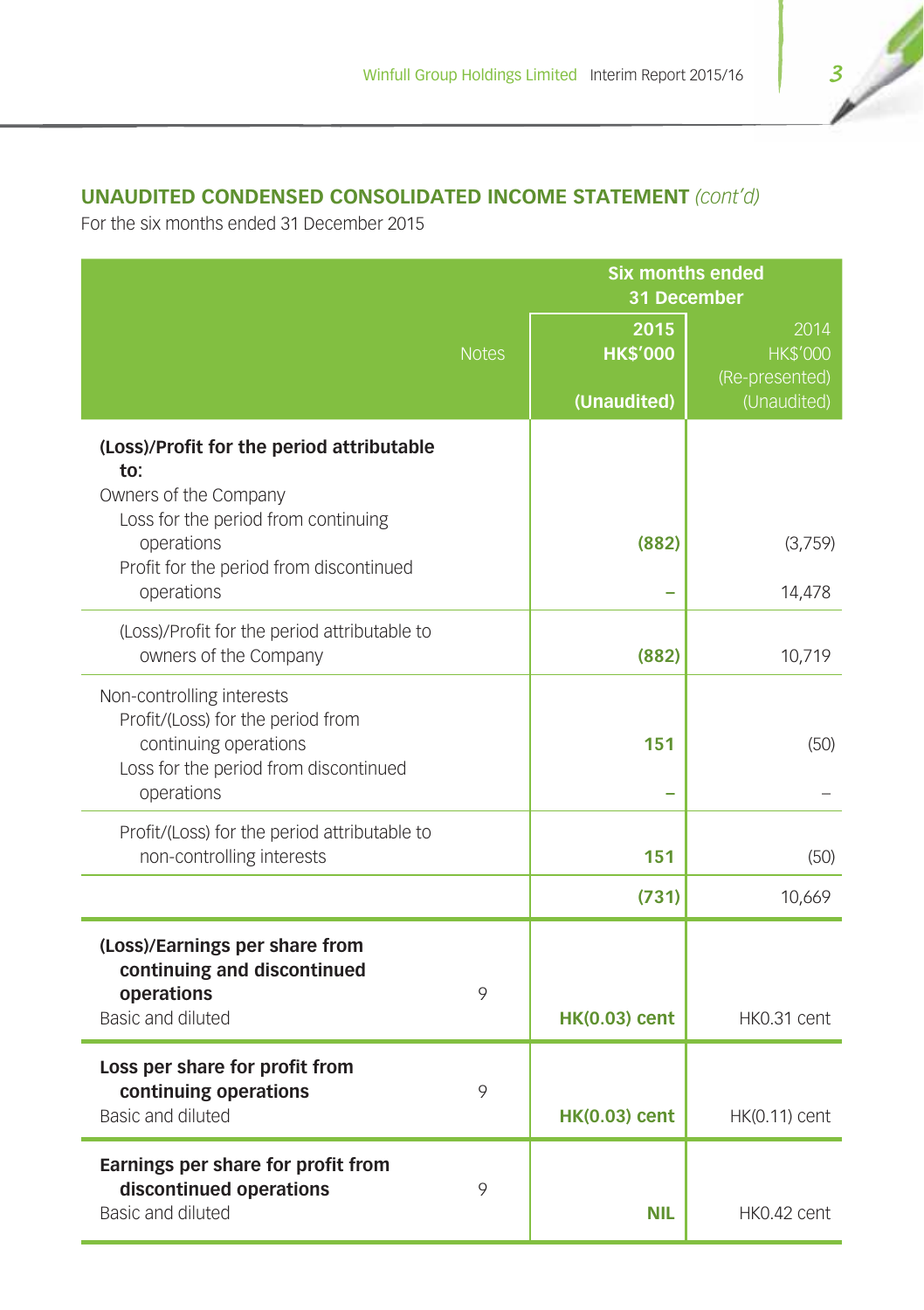## **UNAUDITED CONDENSED CONSOLIDATED STATEMENT OF COMPREHENSIVE INCOME**

|                                                                                                                                     | <b>Six months ended</b><br>31 December |                                        |  |  |
|-------------------------------------------------------------------------------------------------------------------------------------|----------------------------------------|----------------------------------------|--|--|
|                                                                                                                                     | 2015<br><b>HK\$'000</b><br>(Unaudited) | 2014<br><b>HK\$'000</b><br>(Unaudited) |  |  |
| (Loss)/Profit for the period                                                                                                        | (731)                                  | 10,669                                 |  |  |
| Other comprehensive income<br>Items that may be reclassified to profit or loss:<br>Net fair value (loss)/gain on available-for-sale |                                        |                                        |  |  |
| financial assets<br>Reclassified from equity to profit or loss on disposals                                                         | (5, 125)                               | 736                                    |  |  |
| of available-for-sale financial assets                                                                                              | 303                                    | (7, 545)                               |  |  |
| Exchange differences arising on translation of foreign<br>operations                                                                | (7, 262)                               | (11, 583)                              |  |  |
| Other comprehensive income for the period,<br>net of tax                                                                            | (12,084)                               | (18, 392)                              |  |  |
| Total comprehensive income for the period                                                                                           | (12, 815)                              | (7, 723)                               |  |  |
| Total comprehensive income for the period<br>attributable to:                                                                       |                                        |                                        |  |  |
| Owners of the Company<br>Non-controlling interests                                                                                  | (12,966)<br>151                        | (7,673)<br>(50)                        |  |  |
|                                                                                                                                     | (12, 815)                              | (7, 723)                               |  |  |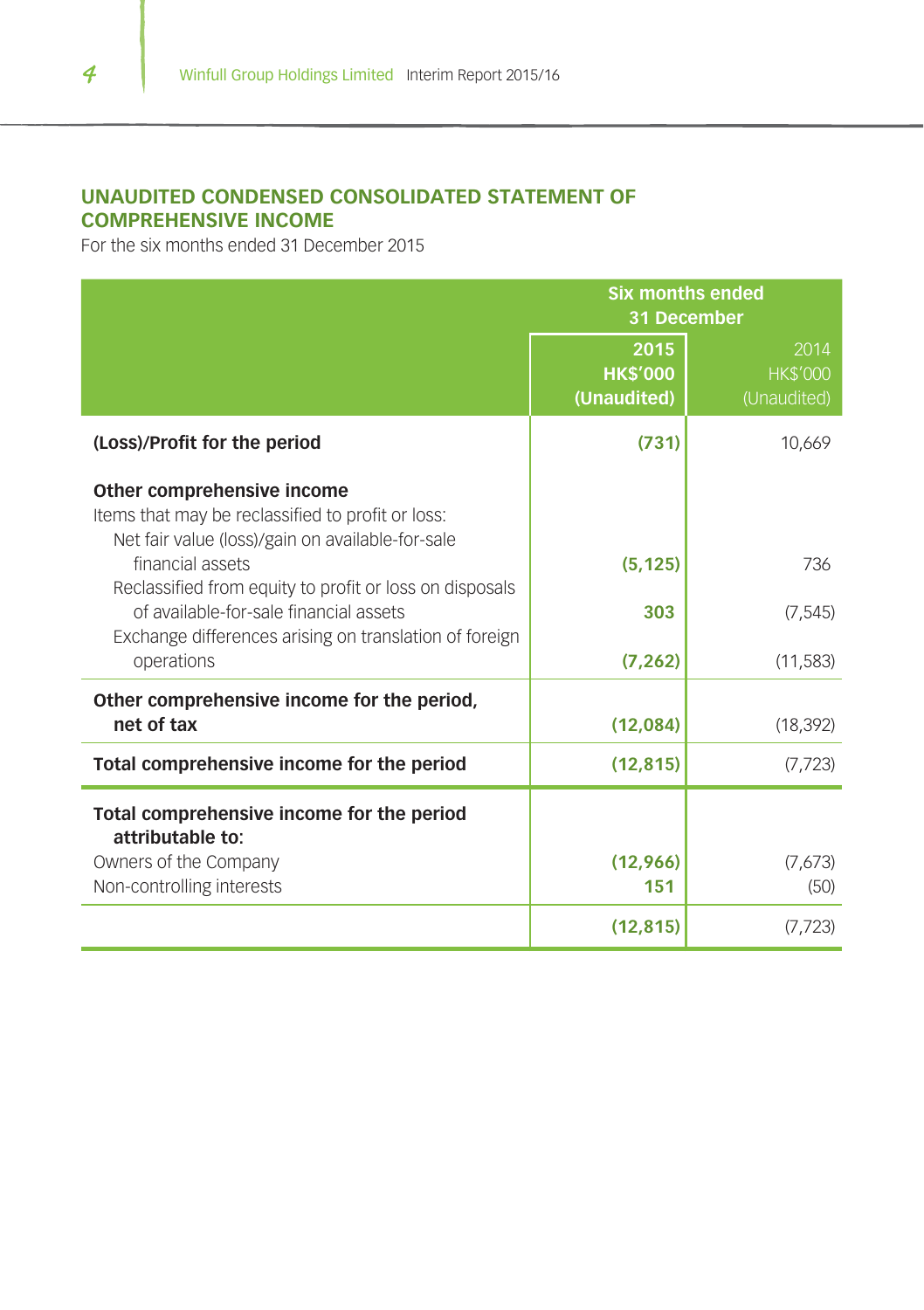## **UNAUDITED CONDENSED CONSOLIDATED STATEMENT OF FINANCIAL POSITION**

As at 31 December 2015

|                                                                                                                                                                                                                                                                                                                   | <b>Notes</b> | As at<br>31 December<br>2015<br><b>HK\$'000</b><br>(Unaudited)             | As at<br>30 June<br>2015<br><b>HK\$'000</b><br>(Audited)                 |
|-------------------------------------------------------------------------------------------------------------------------------------------------------------------------------------------------------------------------------------------------------------------------------------------------------------------|--------------|----------------------------------------------------------------------------|--------------------------------------------------------------------------|
| <b>ASSETS AND LIABILITIES</b>                                                                                                                                                                                                                                                                                     |              |                                                                            |                                                                          |
| <b>Non-current assets</b><br>Property, plant and equipment<br>Investment properties<br>Available-for-sale financial assets                                                                                                                                                                                        | 10           | 1,388<br>425,710<br>50,048<br>477,146                                      | 1,915<br>228,800<br>57,188<br>287,903                                    |
| <b>Current assets</b><br>Amounts due from associates<br>Amounts due from a joint venture<br>Properties held for trading<br>Properties under development<br>Trade receivables<br>Prepayments, deposits and other receivables<br>Financial assets at fair value through<br>profit or loss<br>Cash and bank balances | 11           | 116,614<br>20<br>117,368<br>444,775<br>1,286<br>5,039<br>21,065<br>319,805 | 125,613<br>20<br>32,450<br>444,705<br>1,011<br>5,279<br>1,626<br>589,283 |
| <b>Current liabilities</b><br>Trade payables<br>Accrued expenses and other payables<br>Amount due to controlling shareholder<br>Amounts due to non-controlling<br>shareholders<br>Provision for income tax                                                                                                        | 12           | 1,025,972<br>300<br>6,236<br>32,882<br>234,812<br>27<br>274,257            | 1,199,987<br>4,444<br>234,122<br>7,648<br>246,214                        |
| <b>Net current assets</b>                                                                                                                                                                                                                                                                                         |              | 751,715                                                                    | 953,773                                                                  |
| <b>Total assets less current liabilities</b>                                                                                                                                                                                                                                                                      |              | 1,228,861                                                                  | 1,241,676                                                                |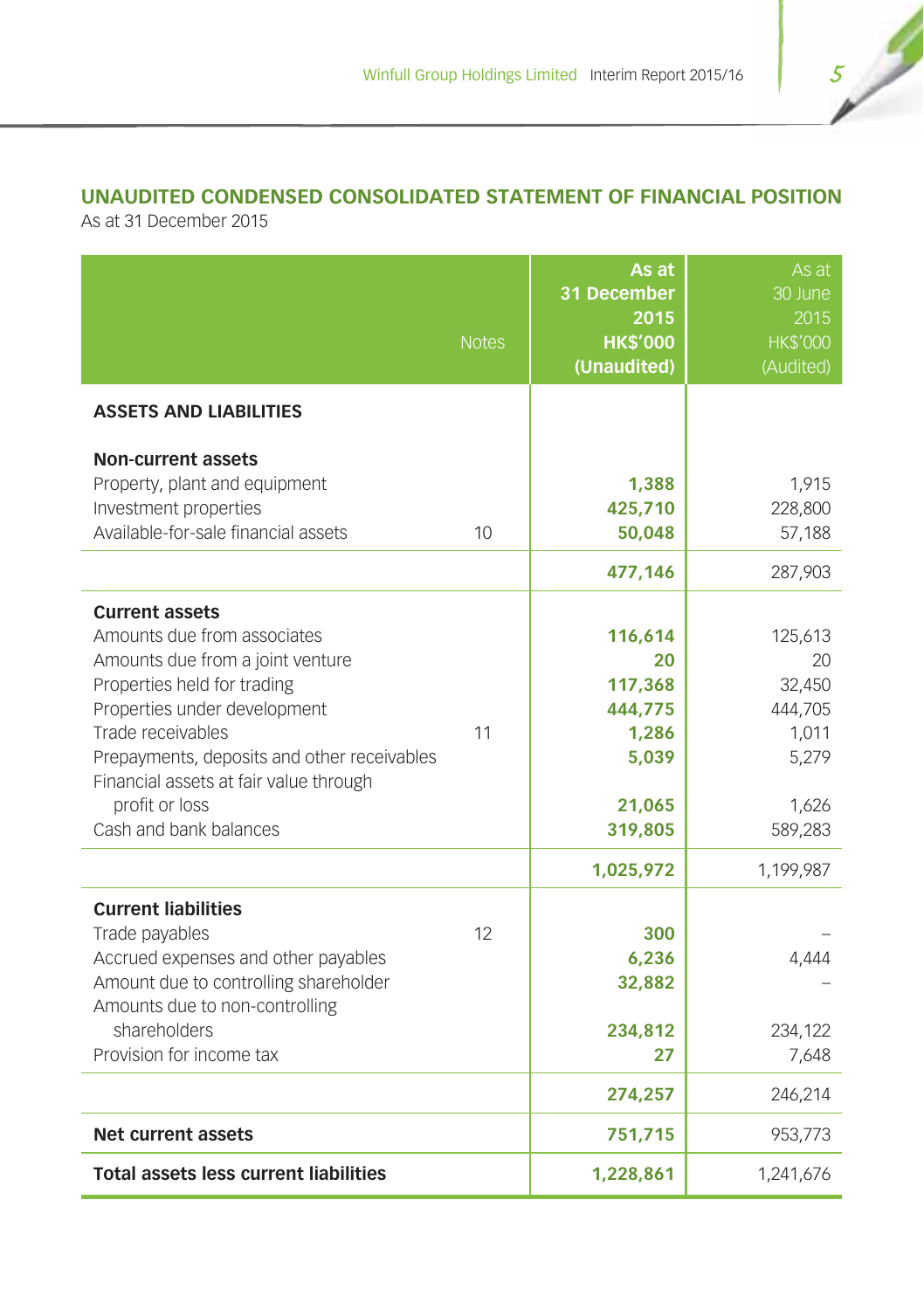## **UNAUDITED CONDENSED CONSOLIDATED STATEMENT OF FINANCIAL POSITION**  *(cont'd)*

As at 31 December 2015

| <b>Notes</b>                                                                        | As at<br>31 December<br>2015<br><b>HK\$'000</b><br>(Unaudited) | As at<br>30 June<br>2015<br><b>HK\$'000</b><br>(Audited) |
|-------------------------------------------------------------------------------------|----------------------------------------------------------------|----------------------------------------------------------|
| <b>Non-current liabilities</b><br>Deferred tax liabilities                          | 325                                                            | 325                                                      |
|                                                                                     | 325                                                            | 325                                                      |
| <b>Net assets</b>                                                                   | 1,228,536                                                      | 1,241,351                                                |
| <b>EQUITY</b><br>13<br>Share capital<br>Reserves                                    | 27,185<br>1,201,757                                            | 27,185<br>1,214,723                                      |
| Equity attributable to owners of<br>the Company<br><b>Non-controlling interests</b> | 1,228,942<br>(406)                                             | 1,241,908<br>(557)                                       |
| <b>Total equity</b>                                                                 | 1,228,536                                                      | 1,241,351                                                |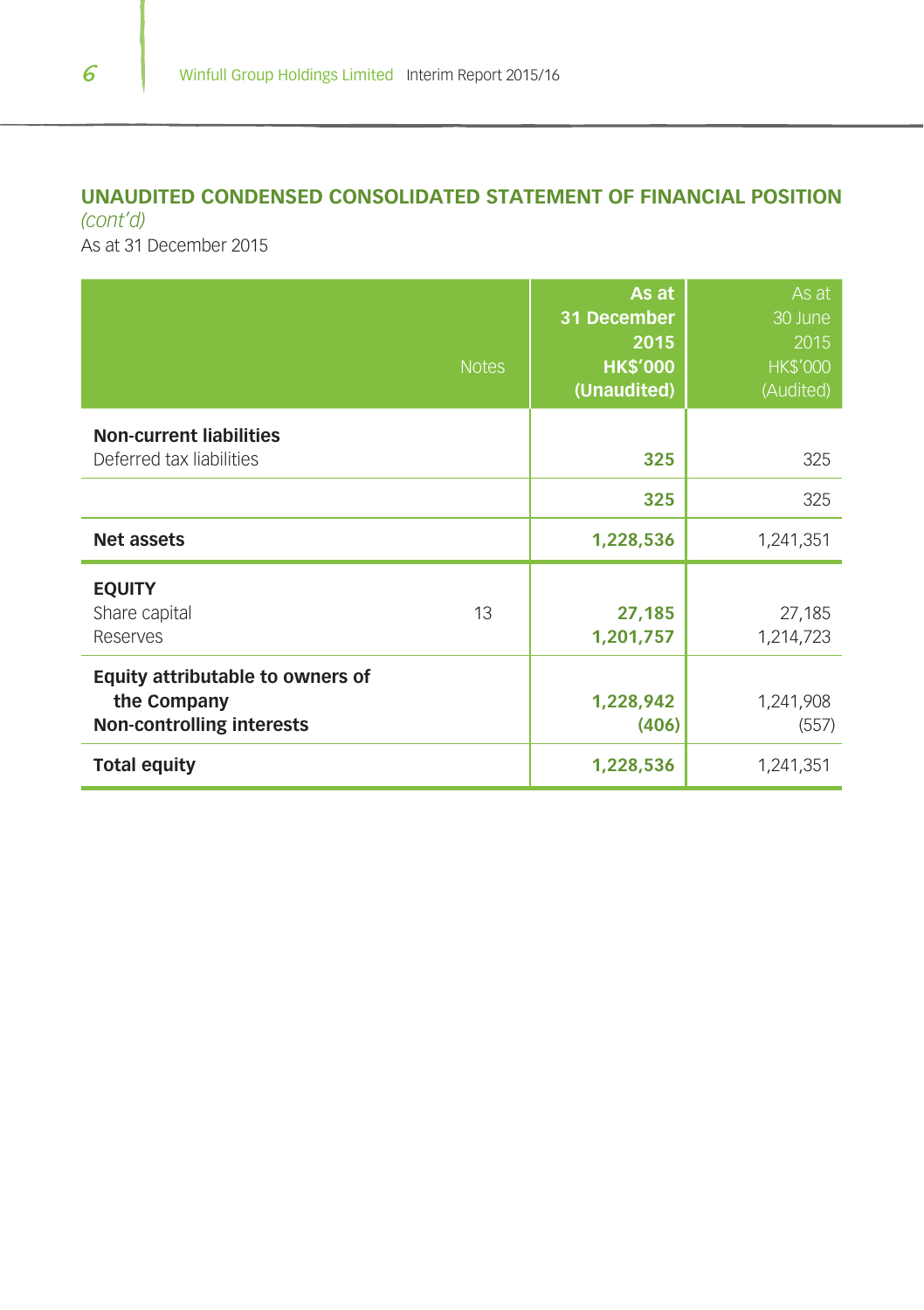## **UNAUDITED CONDENSED CONSOLIDATED STATEMENT OF CASH FLOWS**

|                                                        | <b>Six months ended</b><br>31 December |                                        |  |  |
|--------------------------------------------------------|----------------------------------------|----------------------------------------|--|--|
|                                                        | 2015<br><b>HK\$'000</b><br>(Unaudited) | 2014<br><b>HK\$'000</b><br>(Unaudited) |  |  |
| Net cash used in operating activities                  | (78, 704)                              | (27, 866)                              |  |  |
| Net cash (used in)/generated from investing activities | (61, 449)                              | 102,715                                |  |  |
| Net cash used in financing activities                  |                                        | (87, 548)                              |  |  |
| Net decrease in cash and cash equivalents              | (140, 153)                             | (12,699)                               |  |  |
| Cash and cash equivalents at beginning of period       | 467,220                                | 442,846                                |  |  |
| Effect of foreign exchange rate change                 | (7, 262)                               | (11, 583)                              |  |  |
| CASH AND CASH EQUIVALENTS AT END OF PERIOD             | 319,805                                | 418,564                                |  |  |
| ANALYSIS OF BALANCES OF CASH AND<br>CASH EQUIVALENTS   |                                        |                                        |  |  |
| Cash and bank balances<br>Short-term deposits          | 19,810<br>299,995                      | 56,825<br>361,739                      |  |  |
|                                                        | 319,805                                | 418,564                                |  |  |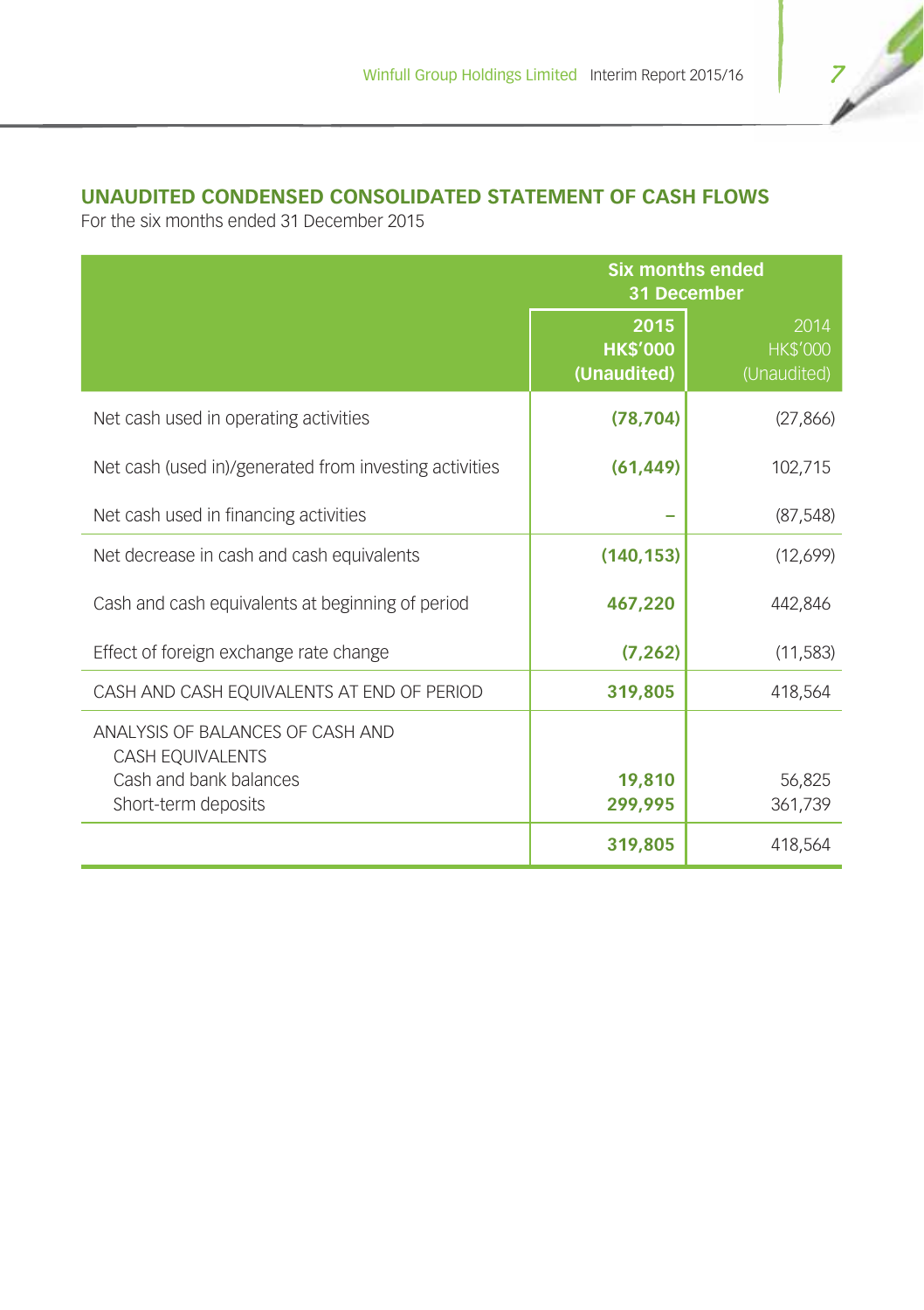## **UNAUDITED CONDENSED CONSOLIDATED STATEMENT OF CHANGES IN EQUITY** For the six months ended 31 December 2015

|                                                                                                         | Equity attributable to owners of the Company             |                                                              |                                                                 |                                                                    |                                                                |                                                   |                                                      |                                         |                                                                          |                                                  |
|---------------------------------------------------------------------------------------------------------|----------------------------------------------------------|--------------------------------------------------------------|-----------------------------------------------------------------|--------------------------------------------------------------------|----------------------------------------------------------------|---------------------------------------------------|------------------------------------------------------|-----------------------------------------|--------------------------------------------------------------------------|--------------------------------------------------|
|                                                                                                         | <b>Share</b><br>capital<br><b>HKS'000</b><br>(Unaudited) | Share<br>premium<br>account<br><b>HKS'000</b><br>(Unaudited) | <b>Translation</b><br>reserve<br><b>HK\$'000</b><br>(Unaudited) | Share-based<br>payment<br>reserve<br><b>HKS'000</b><br>(Unaudited) | <b>Revaluation</b><br>reserve<br><b>HKS'000</b><br>(Unaudited) | Other<br>reserve<br><b>HKS'000</b><br>(Unaudited) | Retained<br>profits<br><b>HKS'000</b><br>(Unaudited) | Total<br><b>HK\$'000</b><br>(Unaudited) | Non-<br>controlling<br><b>Interests</b><br><b>HKS'000</b><br>(Unaudited) | Total<br>equity<br><b>HKS'000</b><br>(Unaudited) |
| At 1 July 2014                                                                                          | 34,785                                                   | 1,274,759                                                    | 6,159                                                           | 9,241                                                              | 8,490                                                          | 2,997                                             | 181,956                                              | 1,518,387                               | (59)                                                                     | 1,518,328                                        |
| Profit for the period<br>Other comprehensive income:<br>Net fair value gain on<br>available-for-sale    |                                                          |                                                              |                                                                 |                                                                    |                                                                |                                                   | 10,719                                               | 10,719                                  | (50)                                                                     | 10,669                                           |
| financial assets<br>Reclassified from equity to<br>profit or loss on disposals<br>of available-for-sale |                                                          |                                                              |                                                                 |                                                                    | 736                                                            |                                                   |                                                      | 736                                     |                                                                          | 736                                              |
| financial assets<br>Exchange differences arising<br>on translation of foreign                           |                                                          |                                                              |                                                                 |                                                                    | (7,545)                                                        |                                                   |                                                      | (7,545)                                 |                                                                          | (7,545)                                          |
| operations                                                                                              |                                                          | -                                                            | (11,583)                                                        |                                                                    |                                                                |                                                   | ۰                                                    | (11,583)                                | $\qquad \qquad \blacksquare$                                             | (11,583)                                         |
| Total comprehensive income<br>for the period                                                            |                                                          |                                                              | (11,583)                                                        |                                                                    | (6,809)                                                        |                                                   | 10,719                                               | (7,673)                                 | (50)                                                                     | (7, 723)                                         |
| At 31 December 2014                                                                                     | 34,785                                                   | 1,274,759                                                    | (5, 424)                                                        | 9,241                                                              | 1,681                                                          | 2,997                                             | 192,675                                              | 1,510,714                               | (109)                                                                    | 1,510,605                                        |

|                                                                                                      | Equity attributable to owners of the Company             |                                                                      |                                                                |                                                                 |                                                                 |                                                          |                                                             |                                               |                                                                           |                                                         |
|------------------------------------------------------------------------------------------------------|----------------------------------------------------------|----------------------------------------------------------------------|----------------------------------------------------------------|-----------------------------------------------------------------|-----------------------------------------------------------------|----------------------------------------------------------|-------------------------------------------------------------|-----------------------------------------------|---------------------------------------------------------------------------|---------------------------------------------------------|
|                                                                                                      | <b>Share</b><br>capital<br><b>HKS'000</b><br>(Unaudited) | <b>Share</b><br>premium<br>account<br><b>HK\$'000</b><br>(Unaudited) | <b>Translation</b><br>reserve<br><b>HKS'000</b><br>(Unaudited) | <b>Share-based</b><br>reserve<br><b>HK\$'000</b><br>(Unaudited) | payment Revaluation<br>reserve<br><b>HKS'000</b><br>(Unaudited) | <b>Other</b><br>reserve<br><b>HKS'000</b><br>(Unaudited) | <b>Retained</b><br>profits<br><b>HKS'000</b><br>(Unaudited) | <b>Total</b><br><b>HKS'000</b><br>(Unaudited) | Non-<br>controlling<br><b>interests</b><br><b>HK\$'000</b><br>(Unaudited) | <b>Total</b><br>equity<br><b>HKS'000</b><br>(Unaudited) |
| At 1 July 2015                                                                                       | 27,185                                                   | 1,050,559                                                            | (4,064)                                                        | 8,082                                                           | 1,234                                                           | 4,377                                                    | 154,535                                                     | 1,241,908                                     | (557)                                                                     | 1,241,351                                               |
| Profit for the period<br>Other comprehensive income:<br>Net fair value loss on<br>available-for-sale |                                                          |                                                                      |                                                                |                                                                 |                                                                 |                                                          | (882)                                                       | (882)                                         | 151                                                                       | (731)                                                   |
| financial assets<br>Reclassified from equity<br>to profit or loss on<br>disposals of available-for-  |                                                          |                                                                      |                                                                |                                                                 | (5, 125)                                                        |                                                          |                                                             | (5, 125)                                      |                                                                           | (5, 125)                                                |
| sale financial assets<br>Exchange differences arising<br>on translation of foreign                   |                                                          |                                                                      |                                                                |                                                                 | 303                                                             |                                                          |                                                             | 303                                           |                                                                           | 303                                                     |
| operations                                                                                           |                                                          | ٠                                                                    | (7, 262)                                                       |                                                                 |                                                                 |                                                          |                                                             | (7, 262)                                      |                                                                           | (7, 262)                                                |
| Total comprehensive income<br>for the period                                                         |                                                          | ۰                                                                    | (7, 262)                                                       |                                                                 | (4, 822)                                                        |                                                          | (882)                                                       | (12,966)                                      | 151                                                                       | (12, 815)                                               |
| At 31 December 2015                                                                                  | 27,185                                                   | 1,050,559                                                            | (11, 326)                                                      | 8,082                                                           | (3,588)                                                         | 4,377                                                    | 153,653                                                     | 1,228,942                                     | (406)                                                                     | 1,228,536                                               |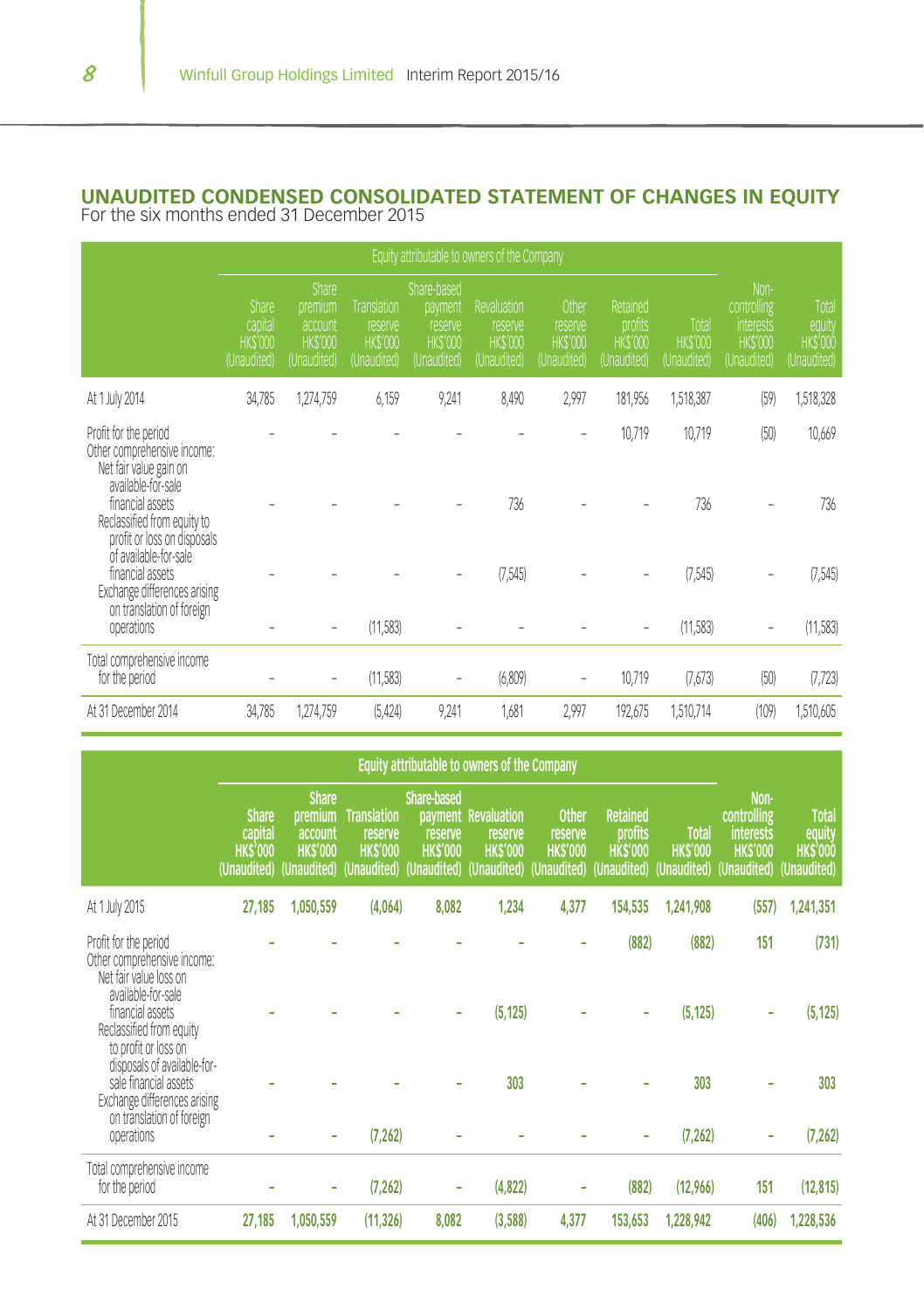## **NOTES TO UNAUDITED CONDENSED CONSOLIDATED FINANCIAL STATEMENTS**

## **1. GENERAL INFORMATION**

Winfull Group Holdings Limited (the "Company") is an exempted company with limited liability under the Companies Law (2001 Second Revision) of the Cayman Islands. The address of its registered office is Cricket Square, Hutchins Drive, P.O. Box 2681, Grand Cayman KY1- 1111, Cayman Islands and its principal place of business is Unit A, 6th Floor, 9 Queen's Road Central, Hong Kong.

The Company's shares are listed on the Main Board of The Stock Exchange of Hong Kong Limited (the "Stock Exchange").

The principal activity of the Company is investment holding. The Group is principally engaged in the provision of property investment and trading and property development. There were no significant changes in the Group's operations during the period.

In February 2015, the Group completed the disposal of Vastwood Limited and its subsidiaries (the "Vastwood Group"), its associate and its joint venture. The financial results of the Vastwood Group are presented as discontinued operations in accordance with Hong Kong Financial Reporting Standard 5. Details of the discontinued operations are set out in note 5. Certain comparatives on the unaudited condensed consolidated income statement, and related notes have been re-presented so as to reflect the results for the continuing operations and discontinued operations as if the operations had been discontinued at the beginning of the comparative period.

These condensed consolidated interim financial statements are unaudited, but have been reviewed by the audit committee of the Company and approved for issue by the board of directors (the "Board") of the Company on 26 February 2016.

## **2. BASIS OF PREPARATION AND PRINCIPAL ACCOUNTING POLICIES**

## Basis of preparation

The unaudited condensed consolidated interim financial statements of the Group for the six months ended 31 December 2015 (the "Condensed Financial Report") have been prepared in accordance with Hong Kong Accounting Standard ("HKAS") 34 "Interim Financial Reporting" issued by the Hong Kong Institute of Certified Public Accountants (the "HKICPA") and the applicable disclosure requirements of the Rules Governing the Listing of Securities on the Stock Exchange (the "Listing Rules").

These Condensed Financial Report do not include all the information and disclosures required in the annual financial statements, and should be read in conjunction with the annual financial statements of the Group for the year ended 30 June 2015 (the "2015 Annual Financial Statements"), which have been prepared in accordance with Hong Kong Financial Reporting **Standards**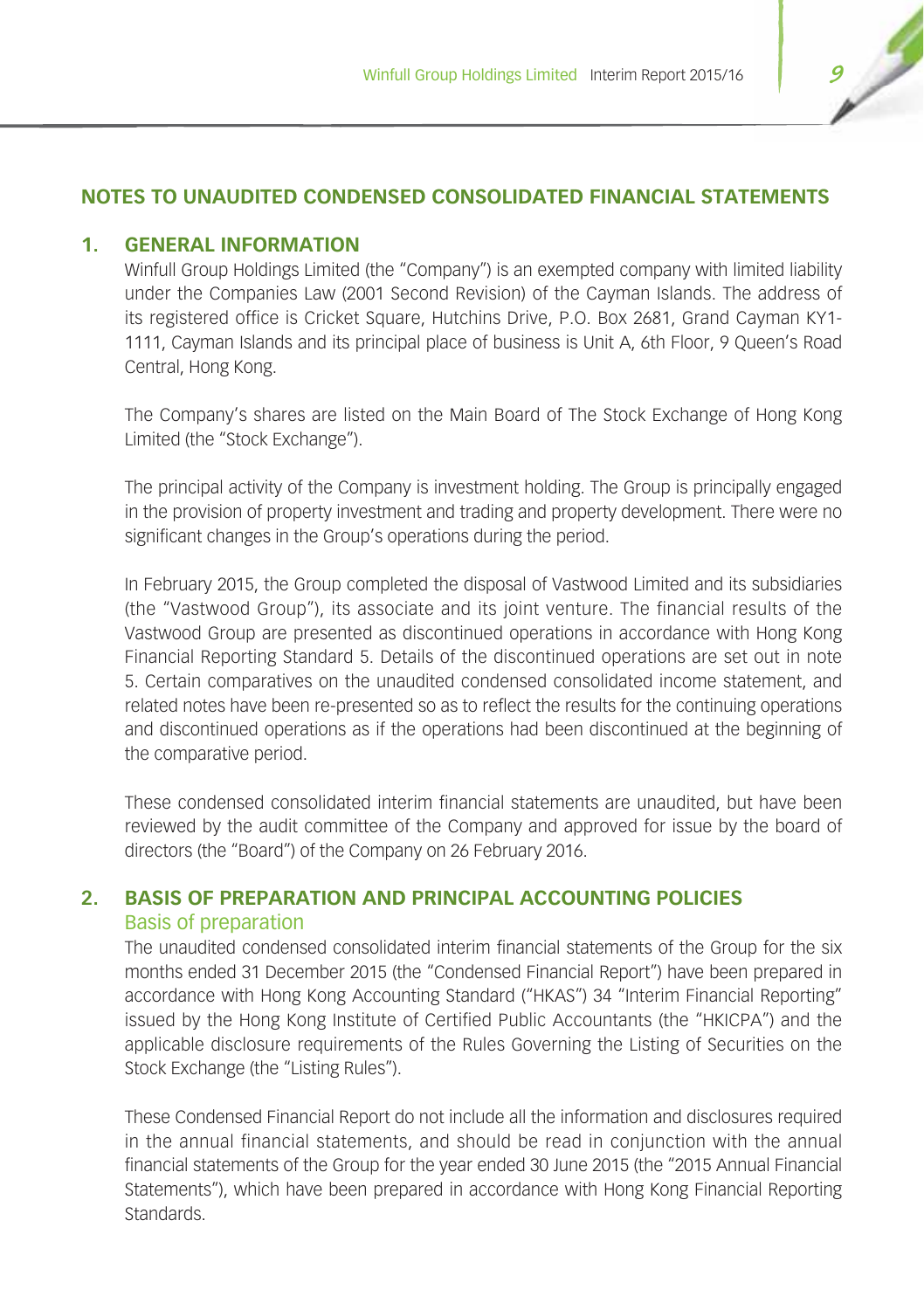## **2. BASIS OF PREPARATION AND PRINCIPAL ACCOUNTING POLICIES** *(cont'd)* Basis of preparation *(cont'd)*

The preparation of the Condensed Financial Report in conformity with HKAS 34 requires management to make judgements, estimates and assumptions that affect the application of policies and reported amounts of assets and liabilities, income and expenses on a year to date basis. Actual results may differ from these estimates.

In preparing the Condensed Financial Report, significant judgements made by management in applying the Group's accounting policies and the key sources of estimation uncertainty were the same as those applied to the 2015 Annual Financial Statements.

The Condensed Financial Report have been prepared under the historical cost convention, except for financial assets at fair value through profit or loss, available-for-sale financial assets and investment properties which are stated at fair value.

The Condensed Financial Report are presented in Hong Kong Dollars ("HK\$") which is also the functional currency of the Company and all values are rounded to the nearest thousands ("HK\$'000") unless otherwise stated.

#### Principal accounting policies

The accounting policies used in the preparation of these Condensed Financial Report are consistent with those set out in the 2015 Annual Financial Statements.

The Group has not applied any new or revised standards, amendments and interpretations (new and amended HKFRSs) issued by the HKICPA that are not yet effective for the current accounting period.

The directors of the Company are in the process of making an assessment of the potential impact of new and amended HKFRSs but are not yet in a position to state whether they could have material financial impact on the Group's results and financial position.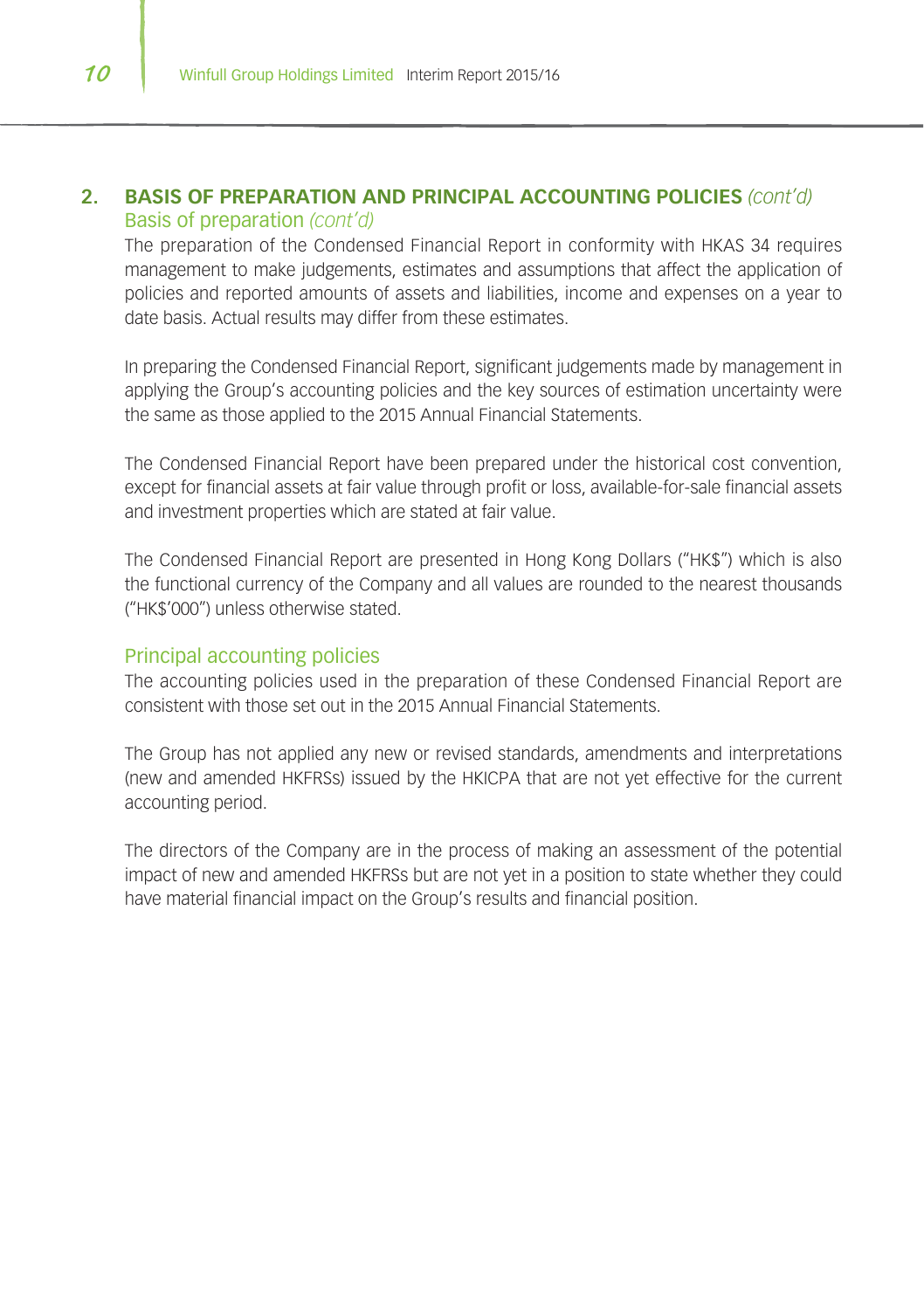## **3. SEGMENT INFORMATION**

The Group identifies operating segments and prepares segment information based on the regular internal financial information reported to the executive directors for their decisions about resources allocation to the Group's business components and for their review of the performance of those components. The business components in the internal financial information reported to the executive directors are determined following the Group's major product and service lines.

The Group has identified the following reportable segments:

| Property Assembly and<br><b>Brokerage Business:</b> | Provision of property brokerage services; provision<br>of schemes for property consolidation, assembly and<br>redevelopment; and property trading for assembly project<br>purpose |
|-----------------------------------------------------|-----------------------------------------------------------------------------------------------------------------------------------------------------------------------------------|
| Property Development<br>Business:                   | The Group's property development business is segregated<br>further into two reportable segments on a geographical<br>basis – Hong Kong and the United Kingdom                     |
| Property Investment and<br><b>Trading Business:</b> | Investment in the properties and property trading for profit-<br>making purpose                                                                                                   |
| Others:                                             | Other businesses, e.g. renovation                                                                                                                                                 |

Each of these operating segments is managed separately as each of the product and service line requires different resources as well as marketing approaches. All inter-segment transfers are priced with reference to prices charged to external parties for similar orders.

The measurement policies the Group used for reporting segment results under HKFRS 8 are the same as those used in its financial statements prepared under HKFRSs, except that reclassified from equity to profit or loss on significant decline in fair value of available-forsale financial assets and disposals of available-for-sale financial assets, certain interest income, dividend income, share of results of associates and a joint venture, net exchange loss/gain, equity-settled share-based payments, income tax expense and corporate income and expenses which are not directly attributable to the business activities of any operating segment are not included in arriving at the operating results of the operating segment.

Segment assets include all assets but investments in financial assets. In addition, corporate assets which are not directly attributable to the business activities of any operating segment are not allocated to a segment, which primarily applies to the Group's headquarter.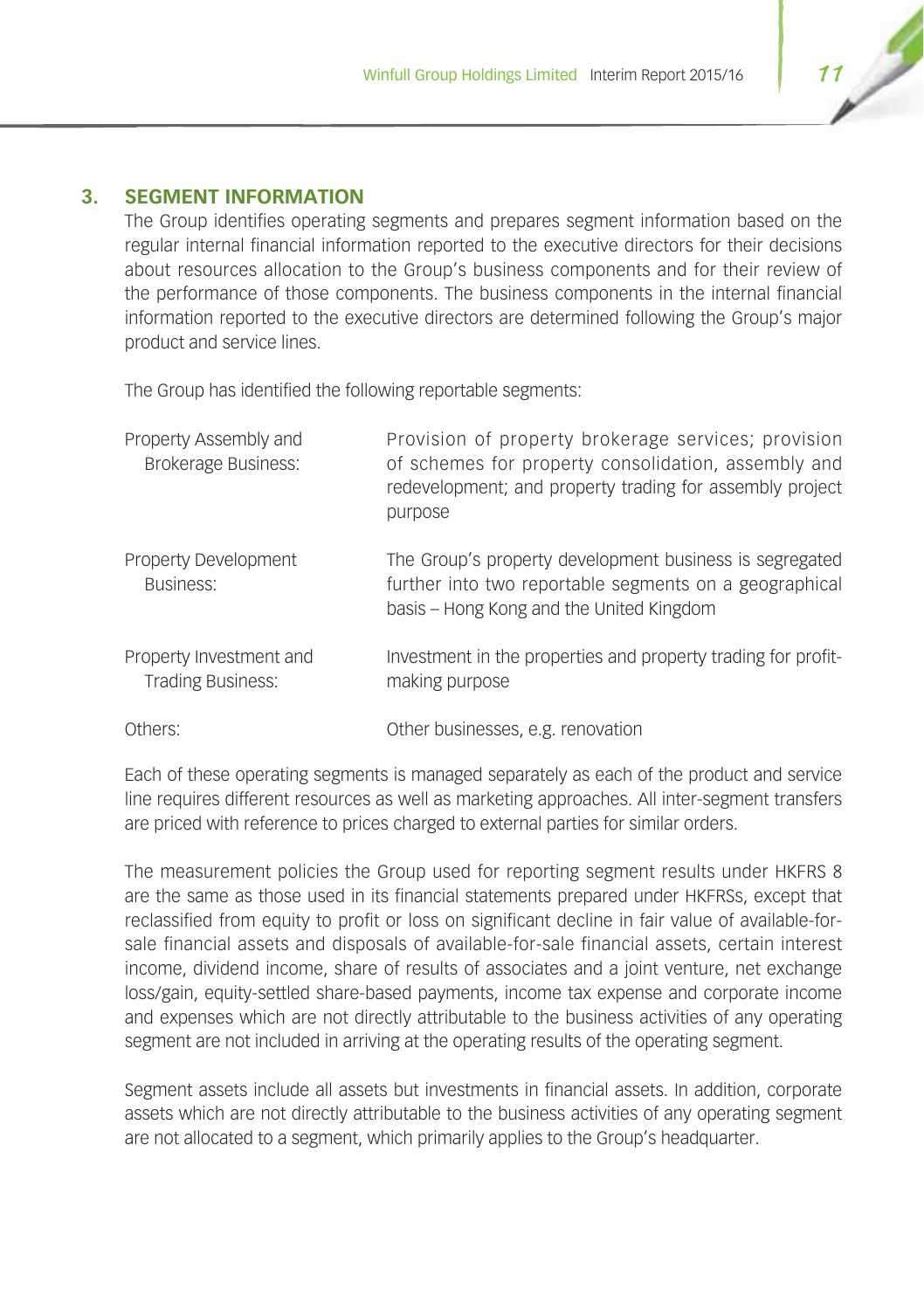## **3. SEGMENT INFORMATION** *(cont'd)*

There was no inter-segment sale and transfer during the period (six months ended 31 December 2014: Nil).

|                                                        | Six months ended 31 December 2015<br>(Unaudited)                                          |                                                                                                       |                                                                                                                           |                                |                                                                                                                                          |                                 |         |  |
|--------------------------------------------------------|-------------------------------------------------------------------------------------------|-------------------------------------------------------------------------------------------------------|---------------------------------------------------------------------------------------------------------------------------|--------------------------------|------------------------------------------------------------------------------------------------------------------------------------------|---------------------------------|---------|--|
|                                                        | <b>Property</b><br><b>Development</b><br><b>Business</b><br>- Hong Kong<br><b>HKS'000</b> | <b>Property</b><br><b>Development</b><br><b>Business</b><br>- the United<br>Kingdom<br><b>HKS'000</b> | <b>Continuing operations</b><br><b>Property</b><br><b>Investment</b><br>and Trading<br><b>Business</b><br><b>HK\$'000</b> | <b>Total</b><br><b>HKS'000</b> | <b>Discontinued</b><br>operations<br><b>Property</b><br><b>Assembly</b><br>and<br><b>Brokerage</b><br><b>Business</b><br><b>HK\$'000</b> | <b>Total</b><br><b>HK\$'000</b> |         |  |
| Reportable segment revenue:<br>From external customers |                                                                                           | ٠                                                                                                     | 3,971                                                                                                                     | 2,422                          | 6,393                                                                                                                                    |                                 | 6,393   |  |
| Reportable segment<br>profit/(loss)                    | (256)                                                                                     | (32)                                                                                                  | 3,523                                                                                                                     | 277                            | 3,512                                                                                                                                    |                                 | 3,512   |  |
| Reportable segment assets                              | 226,413                                                                                   | 32                                                                                                    | 557,451                                                                                                                   | 1,205                          | 785,101                                                                                                                                  |                                 | 785,101 |  |

|                                                        | Six months ended 31 December 2014 (Re-presented)<br>(Unaudited) |                                                            |                                       |                                 |                          |                                                 |                         |  |
|--------------------------------------------------------|-----------------------------------------------------------------|------------------------------------------------------------|---------------------------------------|---------------------------------|--------------------------|-------------------------------------------------|-------------------------|--|
|                                                        | Continuing operations                                           |                                                            |                                       |                                 |                          | <b>Discontinued</b><br>operations               |                         |  |
|                                                        | Property<br>Development<br><b>Business</b>                      | Property<br>Development<br><b>Business</b><br>- the United | Property<br>Investment<br>and Trading |                                 |                          | Property<br>Assembly<br>and<br><b>Brokerage</b> |                         |  |
|                                                        | - Hong Kong<br><b>HKS'000</b>                                   | Kingdom<br><b>HKS'000</b>                                  | <b>Business</b><br><b>HKS'000</b>     | <b>Others</b><br><b>HKS'000</b> | Total<br><b>HK\$'000</b> | <b>Business</b><br><b>HKS'000</b>               | Total<br><b>HKS'000</b> |  |
| Reportable segment revenue:<br>From external customers |                                                                 | -                                                          | 3,129                                 | 1,336                           | 4,465                    | 48,086                                          | 52,551                  |  |
| Reportable segment<br>profit/(loss)                    | (220)                                                           | (116)                                                      | 1,770                                 | 120                             | 1,554                    | 18,931                                          | 20,485                  |  |
| Reportable segment assets                              | 446,746                                                         | 1.657                                                      | 262,532                               | 627                             | 711,562                  | 430,718                                         | 1,142,280               |  |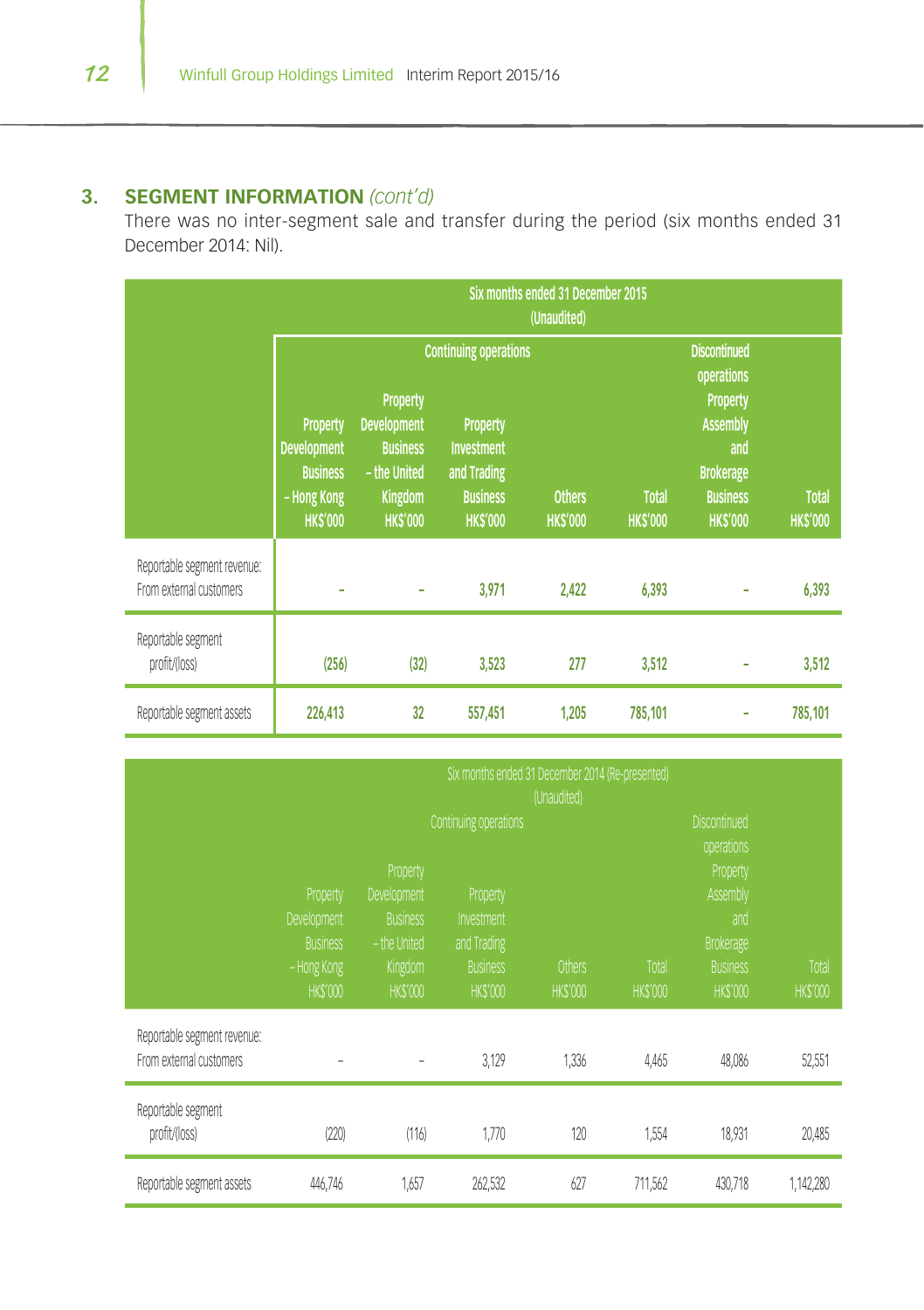## **3. SEGMENT INFORMATION** *(cont'd)*

The totals presented for the Group's operating segments reconcile to the Group's key financial figures as presented in the financial statements as follows:

|                                                                                                                                                                                                                                                                                                                                                                                                                                                                                                               | <b>Six months ended</b><br>31 December                           |                                                                                     |  |
|---------------------------------------------------------------------------------------------------------------------------------------------------------------------------------------------------------------------------------------------------------------------------------------------------------------------------------------------------------------------------------------------------------------------------------------------------------------------------------------------------------------|------------------------------------------------------------------|-------------------------------------------------------------------------------------|--|
|                                                                                                                                                                                                                                                                                                                                                                                                                                                                                                               | 2015<br><b>HK\$'000</b>                                          | 2014<br><b>HK\$'000</b><br>(Represented)                                            |  |
|                                                                                                                                                                                                                                                                                                                                                                                                                                                                                                               | (Unaudited)                                                      | (Unaudited)                                                                         |  |
| Revenue<br>Reportable segment revenue                                                                                                                                                                                                                                                                                                                                                                                                                                                                         | 6,393                                                            | 52,551                                                                              |  |
| Consolidated revenue                                                                                                                                                                                                                                                                                                                                                                                                                                                                                          | 6,393                                                            | 52,551                                                                              |  |
| Profit before income tax and discontinued<br>operations<br>Reportable segment profit<br>Reportable segment profit<br>- discontinued operations<br>Reclassified from equity to profit or loss on<br>disposals of available-for-sale financial assets<br>Net fair value gain on financial assets at fair value<br>through profit and loss<br>Interest income<br>Dividend income<br>Exchange (loss)/gain, net<br>Corporate salaries and allowances<br>Depreciation on corporate property,<br>plant and equipment | 3,512<br>(303)<br>1,926<br>1,415<br>(2, 569)<br>(1,629)<br>(356) | 20,485<br>(18,931)<br>7,545<br>254<br>1,766<br>2,361<br>(9,966)<br>(1,833)<br>(365) |  |
| Corporate rent and rates<br>Unallocated corporate expenses                                                                                                                                                                                                                                                                                                                                                                                                                                                    | (2,018)<br>(658)                                                 | (2,361)<br>(2, 325)                                                                 |  |
| Consolidated loss before income tax<br>from continuing operations                                                                                                                                                                                                                                                                                                                                                                                                                                             | (680)                                                            | (3,370)                                                                             |  |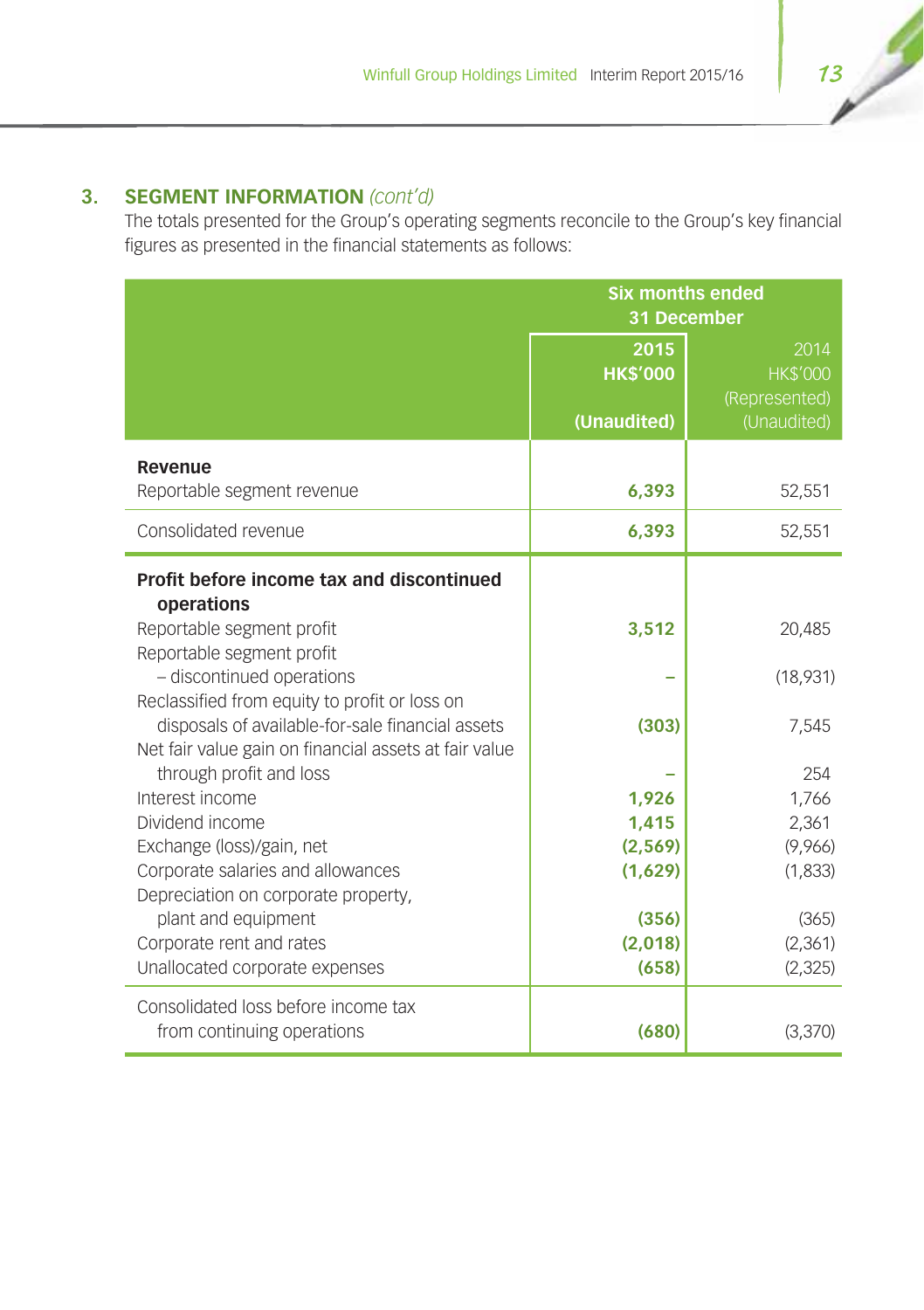## **4. REVENUE AND OTHER INCOME**

The Group's principal activities are disclosed in note 1 to this report. Revenue from the Group's principal activities and other income recognised during the period are as follows:

|                                                  | <b>Six months ended</b> |                 |
|--------------------------------------------------|-------------------------|-----------------|
|                                                  | 31 December             |                 |
|                                                  | 2015                    | 2014            |
|                                                  | <b>HK\$'000</b>         | <b>HK\$'000</b> |
|                                                  |                         | (Re-presented)  |
|                                                  | (Unaudited)             | (Unaudited)     |
| Revenue<br><b>Continuing operations</b>          |                         |                 |
| Rental income from investment properties         | 3.971                   | 3,129           |
| Renovation service income                        | 2,422                   | 1,336           |
|                                                  | 6,393                   | 4,465           |
| <b>Discontinued operations</b>                   |                         |                 |
| Commission income                                |                         | 46,768          |
| Lease management services income                 |                         | 1,318           |
|                                                  |                         | 48,086          |
|                                                  |                         |                 |
|                                                  | 6,393                   | 52,551          |
| Other income                                     |                         |                 |
| <b>Continuing operations</b>                     |                         |                 |
| Interest income                                  | 1,926                   | 1,766           |
| Dividend income                                  | 1,415                   | 2,361           |
| Rental income from properties held for trading   |                         |                 |
| and properties under development                 |                         | 246             |
| Reclassified from equity to profit or loss on    |                         |                 |
| disposals of available-for-sale financial assets |                         | 7,545           |
| Net fair value gain on financial assets          |                         |                 |
| at fair value through profit and loss            |                         | 254             |
| Sundry income                                    | 650                     | 45              |
|                                                  | 3,991                   | 12,217          |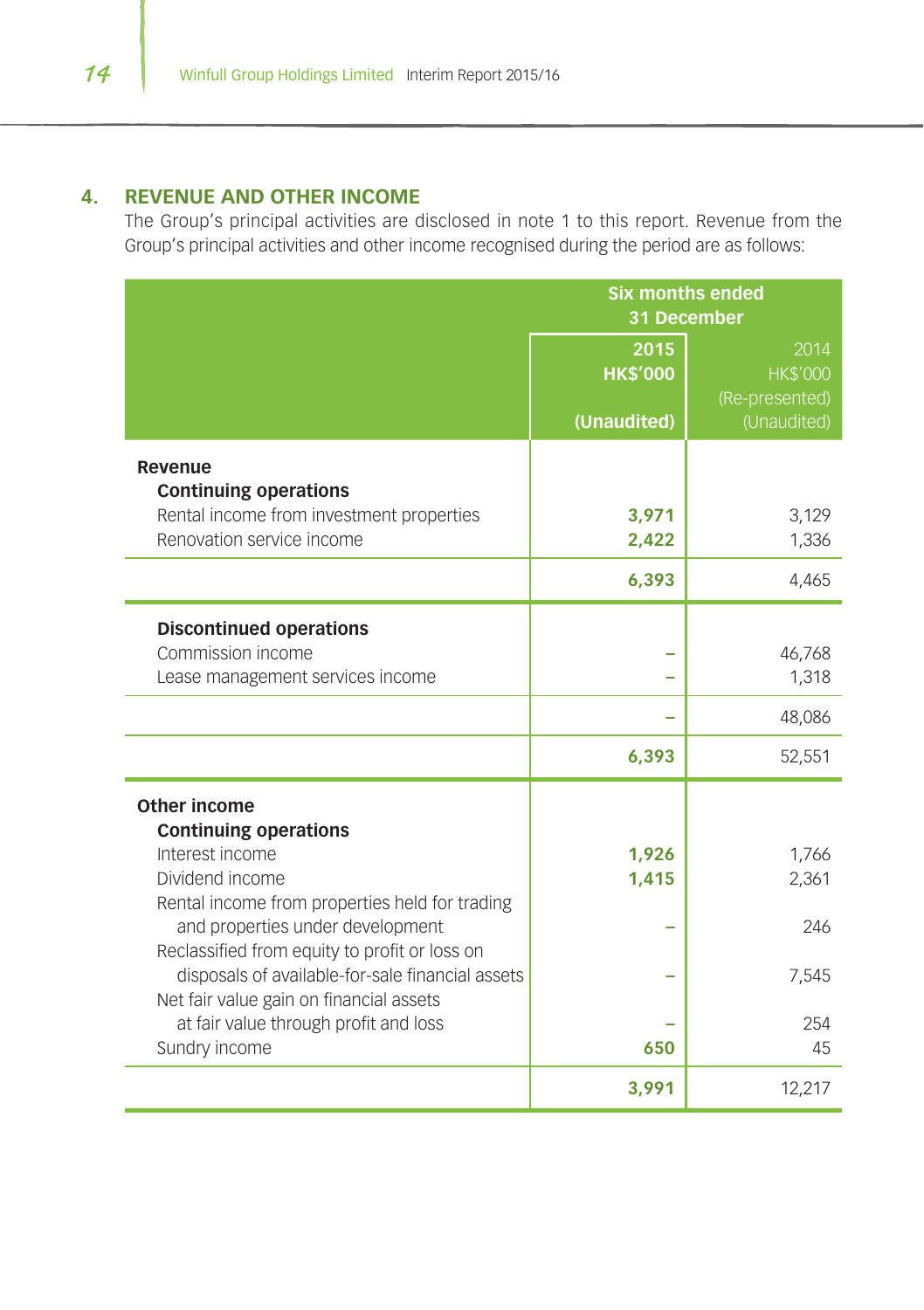## **5. DISCONTINUED OPERATIONS**

On 11 December 2014, the Company entered into the conditional sale and purchase agreement with Richfield (Holdings) Limited ("RHL")(which was incorporated in the Republic of Marshall Islands with limited liability and a substantial shareholder of the Company, Mr. Au Wing Wah, is the sole beneficial shareholder of RHL), pursuant to which (i) the Company conditionally agreed to sell and RHL conditionally agreed to purchase the entire share issued share capital of Vastwood Limited and all obligations, liabilities and debts owing or incurred by the Vastwood Group to the Group on or at any time prior to the completion of the disposal (the "Sale Loan"); and (ii) the Company conditionally agreed to repurchase and RHL conditionally agreed to sell 760,000,000 shares of the Company. As a result, the disposal was completed on 27 February 2015, the date on which the control of the Vastwood Group passed to the RHL. The consideration for the disposal was settled by RHL by 760,000,000 shares of the Company at completion date.

As a result of the disposal, the Company effectively disposed of (i) 100% interest in the Vastwood Group, (ii) 49% interest in Brilliant Icon Limited, (iii) an associate (i.e. 20% interest in Corporate Icon Limited; and (iv) a joint venture (i.e. 10% interest in Cosmo Reach Limited).

The Vastwood Group was principally engaged in provision of property brokerage services, provision of schemes for property consolidation, assembly and redevelopment business. As the Vastwood Group represented separate component of the Group's businesses, the operations and cash flows of which could be clearly distinguished from the rest of the Group and which represented separate major line of businesses, the Group presented, in its financial statements, the operations of the disposal group as discontinued operations in accordance with HKFRS 5

## **6. LOSS BEFORE INCOME TAX**

The Group's loss before income tax is arrived at after charging the following:

|                                                                 | <b>Six months ended</b><br>31 December |                                        |
|-----------------------------------------------------------------|----------------------------------------|----------------------------------------|
|                                                                 | 2015<br><b>HK\$'000</b><br>(Unaudited) | 2014<br><b>HK\$'000</b><br>(Unaudited) |
| Depreciation<br>Directors' remuneration<br>Exchange losses, net | 552<br>1,055<br>2,569                  | 561<br>1,000<br>9,966                  |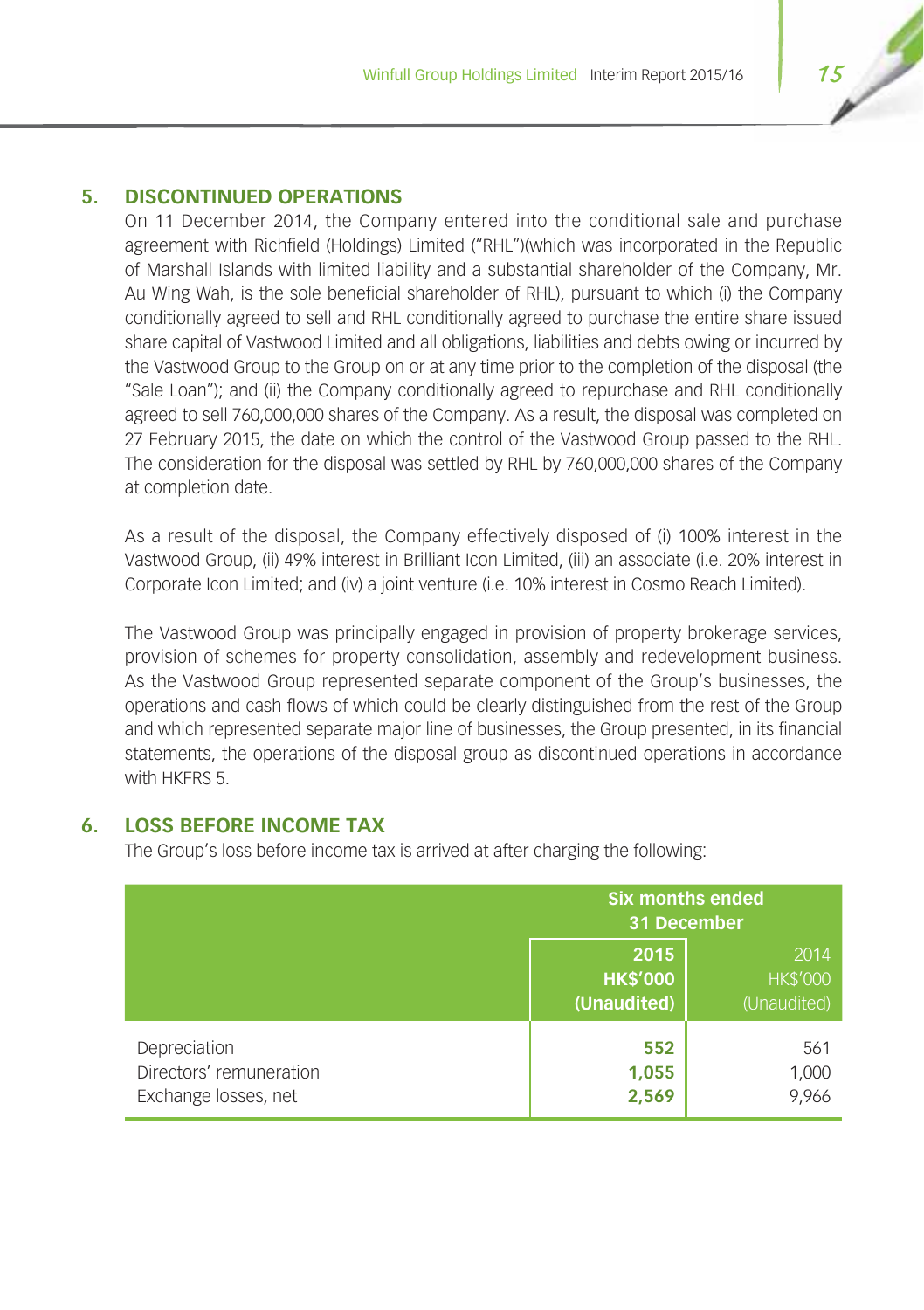#### **7. INCOME TAX EXPENSE**

Hong Kong profits tax has been provided at the rate of 16.5% (six months ended 31 December 2014: 16.5%) on the estimated assessable profit arising in Hong Kong for the current period.

Taxation for overseas subsidiaries is charged at the appropriate current rates of taxation ruling in the relevant countries.

### **8. DIVIDENDS**

The Board does not recommend the payment of an interim dividend for the six months ended 31 December 2015 (six months ended 31 December 2014: Nil).

## **9. (LOSS)/EARNINGS PER SHARE**

## (a) From continuing and discontinued operations

The calculation of basic and diluted (loss)/earnings per share from continuing and discontinued operations are based on the following data:

|                                                                                                                 | <b>Six months ended</b><br>31 December |                     |
|-----------------------------------------------------------------------------------------------------------------|----------------------------------------|---------------------|
|                                                                                                                 | 2015<br>(Unaudited)                    | 2014<br>(Unaudited) |
| (Loss)/Profit for the period, attributable<br>to owners of the Company (HK\$'000)                               | (882)                                  | 10.719              |
| Weighted average number of ordinary<br>shares for the purpose of basic<br>and diluted earnings per share ('000) | 2.718.500                              | 3,478,500           |

#### (b) From continuing operations

The calculation of basic and diluted loss per share from continuing operations attributable to the owners of the Company is based on the following data:

|                                                              | <b>Six months ended</b><br>31 December |                               |
|--------------------------------------------------------------|----------------------------------------|-------------------------------|
|                                                              | 2015                                   | 2014                          |
|                                                              | (Unaudited)                            | (Re-presented)<br>(Unaudited) |
| Loss for the period from continuing operations<br>(HK\$'000) | (882                                   | (3.759)                       |

The denominators used are the same as those detailed above for both basic and diluted (loss)/earnings per share from continuing and discontinued operations.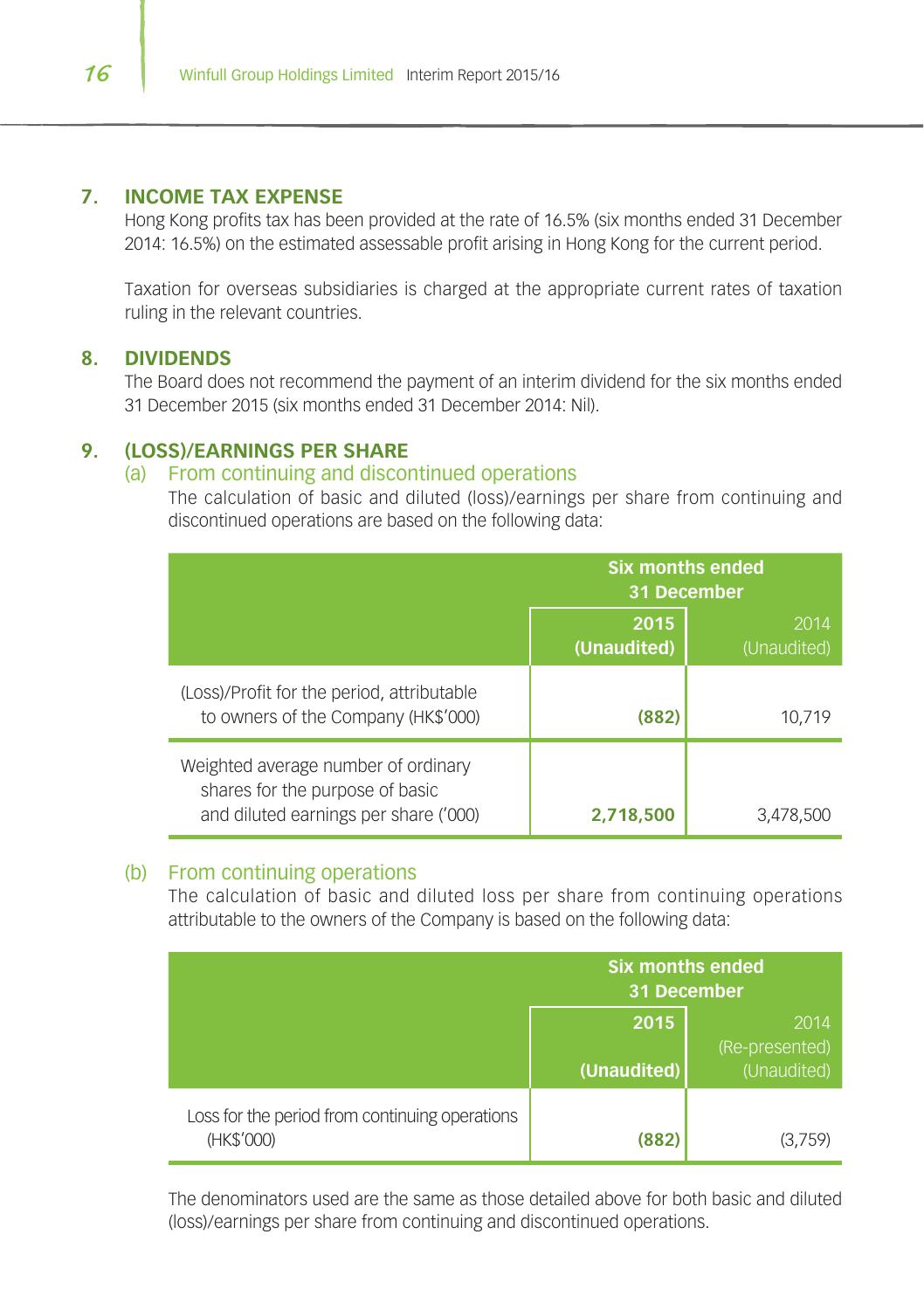## **9. (LOSS)/EARNINGS PER SHARE** *(cont'd)*

## (c) From discontinued operations

The calculation of basic and diluted earnings per share from discontinued operations attributable to the owners of the Company is based on the following data:

|                                                                  | <b>Six months ended</b><br>31 December |                        |
|------------------------------------------------------------------|----------------------------------------|------------------------|
|                                                                  | 2015                                   | 2014<br>(Re-presented) |
|                                                                  | (Unaudited)                            | (Unaudited)            |
| Profit for the period from discontinued<br>operations (HK\$'000) | =                                      | 14.478                 |

The denominators used are the same as those detailed above for both basic and diluted (loss)/earnings per share from continuing and discontinued operations.

There were no diluted potential ordinary shares for the six months ended 31 December 2015 and 2014 as the outstanding share options were out of the money for the purpose of the diluted earnings per share calculation.

## **10. AVAILABLE-FOR-SALE FINANCIAL ASSETS**

|                                                                                                                                                                          | 31 December<br>2015<br><b>HK\$'000</b><br>(Unaudited) | 30 June<br>2015<br><b>HK\$'000</b><br>(Audited) |
|--------------------------------------------------------------------------------------------------------------------------------------------------------------------------|-------------------------------------------------------|-------------------------------------------------|
| Non-current<br>Listed equity securities - Hong Kong<br>Listed debts investments - Hong Kong<br>Listed debts investments - outside Hong Kong<br>Unlisted investment funds | 12,228<br>17.601<br>20,219                            | 15,635<br>25,346<br>5,053<br>11.154             |
|                                                                                                                                                                          | 50,048                                                | 57.188                                          |

|                                                                                                                                                                     | 31 December<br>2015<br><b>HK\$'000</b><br>(Unaudited) | 30 June<br>2015<br><b>HK\$'000</b><br>(Audited) |
|---------------------------------------------------------------------------------------------------------------------------------------------------------------------|-------------------------------------------------------|-------------------------------------------------|
| Net carrying amount at beginning of the year<br><b>Additions</b><br><b>Disposals</b><br>Change in fair value (debited)/credited to<br>revaluation reserve in equity | 57,188<br>9,036<br>(11, 439)<br>(4,737)               | 100,753<br>1,466<br>(49, 142)<br>4,111          |
| Net carrying amount at end of the period/year                                                                                                                       | 50,048                                                | 57,188                                          |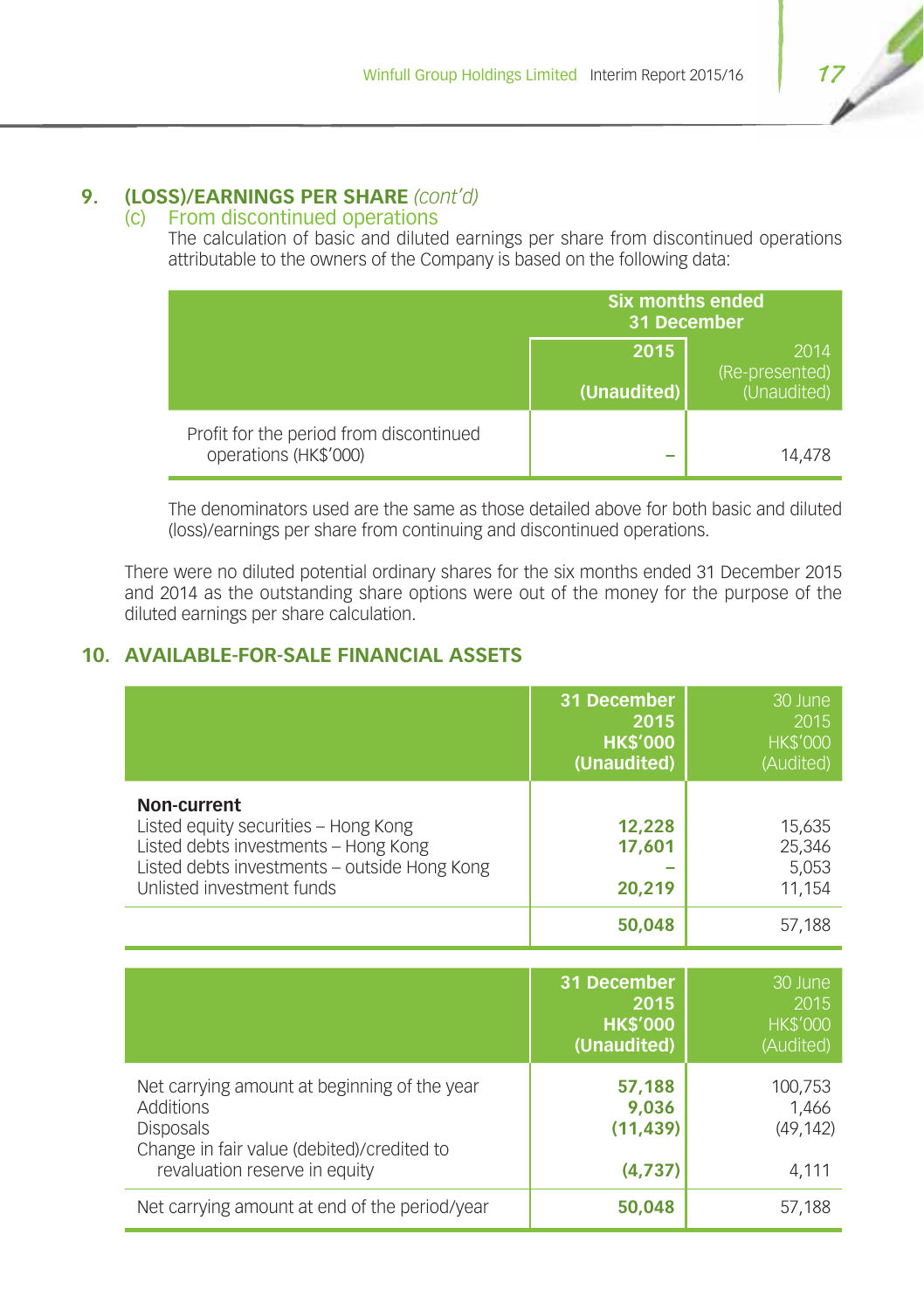## **10. AVAILABLE-FOR-SALE FINANCIAL ASSETS** *(cont'd)*

Listed equity securities and listed debts investments with carrying amounts of HK\$12,228,000 (30 June 2015: HK\$15,635,000) and HK\$17,601,000 (30 June 2015: HK\$30,399,000) respectively are stated at fair value. The fair values have been determined directly by reference to published price and quotations in active markets.

Unlisted investment funds with a carrying amount of HK\$20,219,000 (30 June 2015: HK\$11,154,000) are measured at cost less impairment losses as the variability in the range of reasonable fair value estimates is significant and the probabilities of the various estimates within the range cannot be reasonably assessed and used in estimating fair value. The directors of the Company are of the opinion that the fair value cannot be measured reliably.

As at 31 December 2015 and 30 June 2015, available-for-sale financial assets were individually determined to be impaired on the basis of a material decline in their fair value below cost which indicated that the investment costs may not be recovered. For the six months ended 31 December 2015 and 2014, no impairment on these investments was recognised in profit or loss. As at 31 December 2015 and 30 June 2015, the fair value of individual impaired availablefor-sale equity securities was nil.

#### **11. TRADE RECEIVABLES**

The Group generally allows a credit period of 1 month to its trade customers.

|                | 31 December<br>2015<br><b>HK\$'000</b><br>(Unaudited) | 30 June<br>2015<br><b>HK\$'000</b><br>(Audited) |
|----------------|-------------------------------------------------------|-------------------------------------------------|
| Within 90 days | 1,286                                                 | 1,011                                           |

Based on the invoice dates, ageing analysis of trade receivables is as follows:

#### **12. TRADE PAYABLES**

The Group was granted a credit period of 1 month by its suppliers.

Based on the invoices dates, the ageing analysis of trade payables is as follows:

|                | 31 December<br>2015<br><b>HK\$'000</b><br>(Unaudited) | 30 June<br>2015<br><b>HK\$'000</b><br>(Audited) |
|----------------|-------------------------------------------------------|-------------------------------------------------|
| Within 90 days | 300                                                   |                                                 |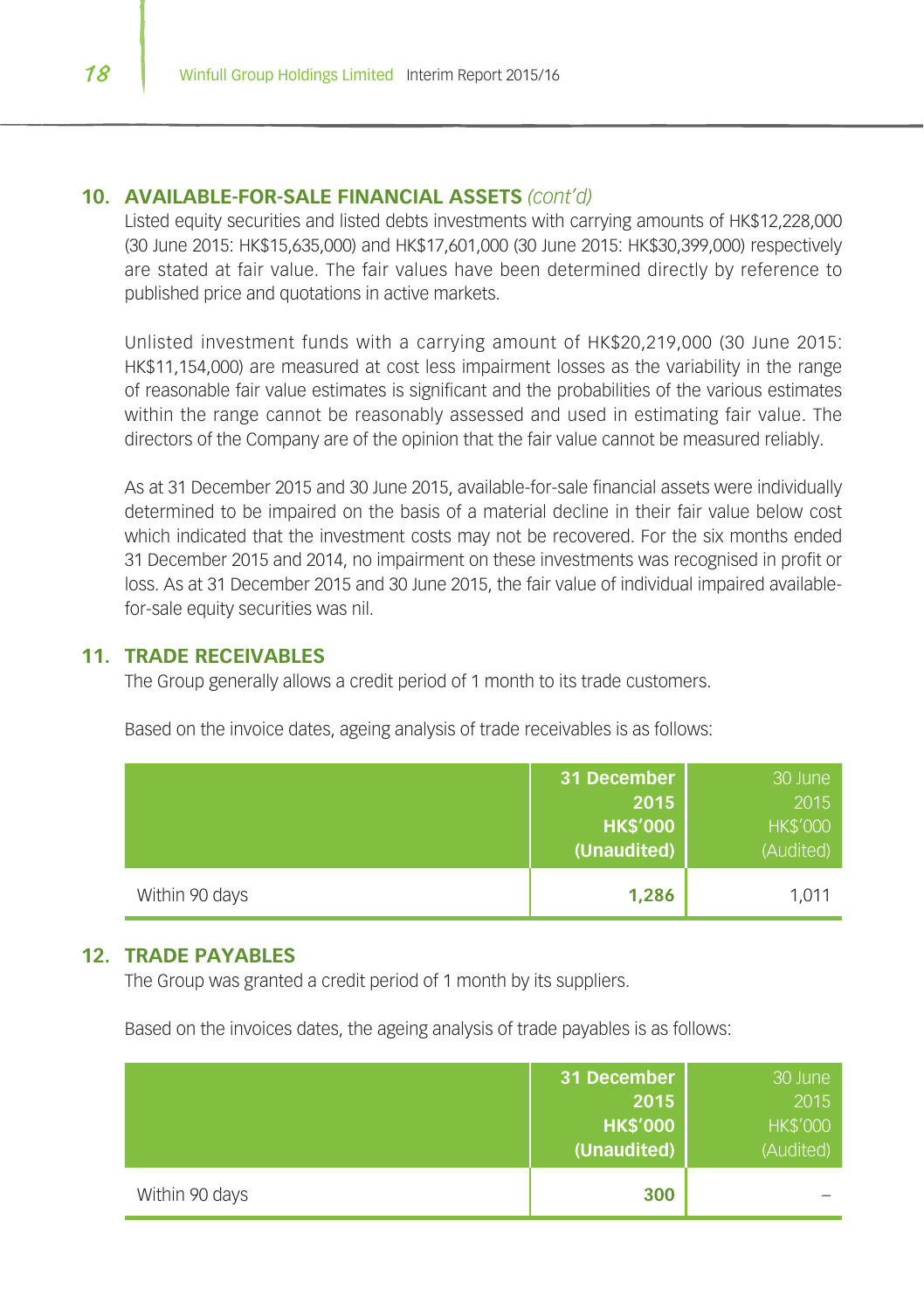## **13. SHARE CAPITAL**

|                                                                                                         | <b>Number</b><br>of shares | <b>HK\$'000</b><br>(Unaudited) |
|---------------------------------------------------------------------------------------------------------|----------------------------|--------------------------------|
| <b>Authorised</b><br>Ordinary shares of HK\$0.01 each                                                   | 10.000.000.000             | 100,000                        |
| <b>Issued and fully paid</b><br>Ordinary shares of HK\$0.01 each<br>At 1 July 2015 and 31 December 2015 | 2,718,500,000              | 27,185                         |

## **14. MATERIAL RELATED PARTY TRANSACTIONS**

The Group had the following material transactions with its related parties during the period:

|                                                                                                                                                  | <b>Six months ended</b><br>31 December |                                        |
|--------------------------------------------------------------------------------------------------------------------------------------------------|----------------------------------------|----------------------------------------|
|                                                                                                                                                  | 2015<br><b>HK\$'000</b><br>(Unaudited) | 2014<br><b>HK\$'000</b><br>(Unaudited) |
| Renovation service income received from a related<br>company controlled by one of the substantial                                                |                                        |                                        |
| shareholders of the Company<br>Rental expenses paid to a related company owned                                                                   | 2.406                                  | 300                                    |
| by a director of a subsidiary of the Company                                                                                                     |                                        | 397                                    |
| Rental expenses paid to a related company owned<br>by a substantial shareholder of the Company<br>Professional fees paid to a related company in | 840                                    | 1.920                                  |
| which one director of the Company is a partner                                                                                                   | 150                                    |                                        |
|                                                                                                                                                  | 3,396                                  | 2,617                                  |

These transactions were conducted at pre-determined prices in accordance with terms mutually agreed between the Group and these related parties. These transactions are conducted in the normal course of business.

## Key management personnel compensation

|                              | <b>Six months ended</b><br>31 December |                                        |
|------------------------------|----------------------------------------|----------------------------------------|
|                              | 2015<br><b>HK\$'000</b><br>(Unaudited) | 2014<br><b>HK\$'000</b><br>(Unaudited) |
| Short-term employee benefits | 1,055                                  | 6,640                                  |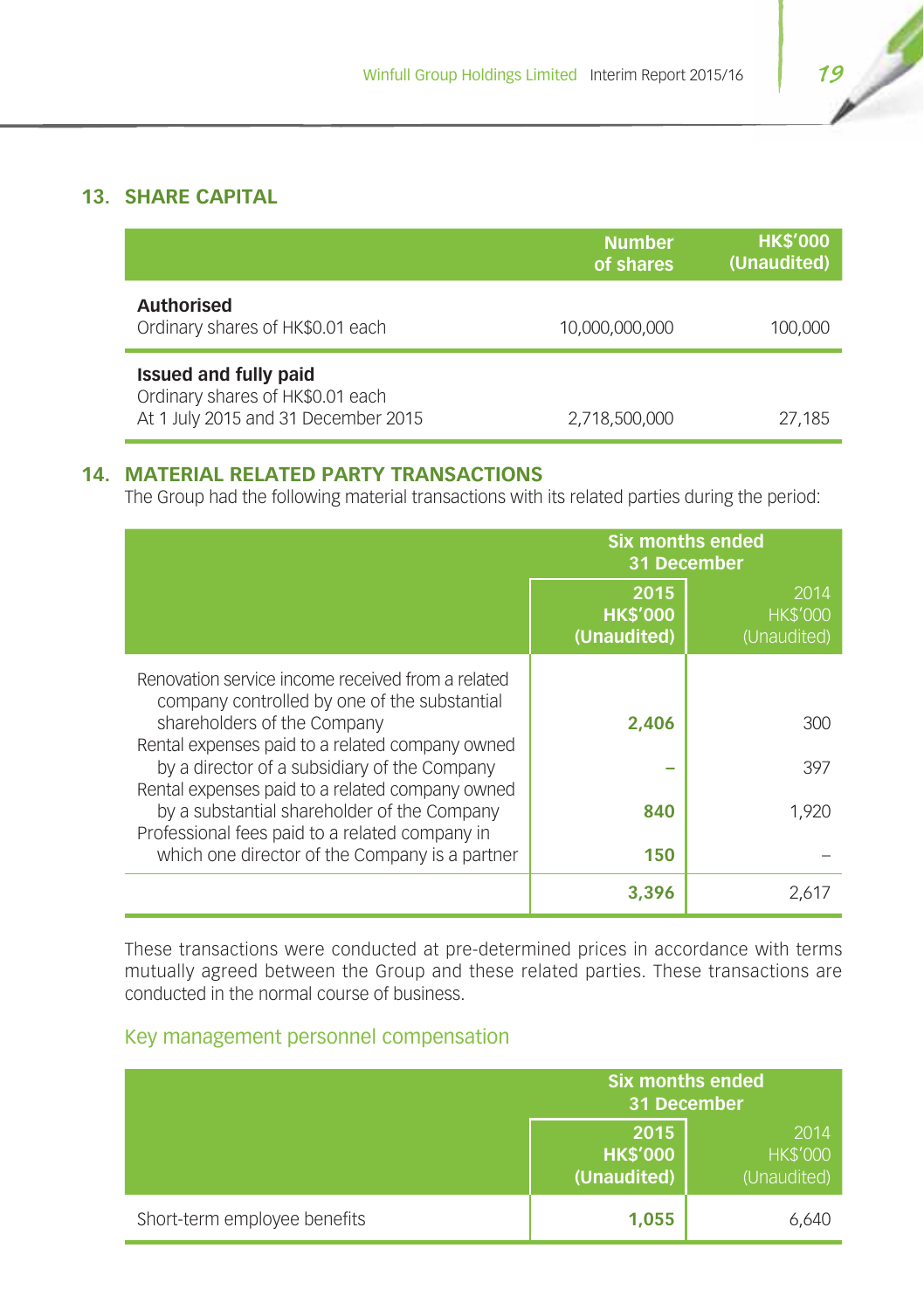## **15. FAIR VALUE MEASUREMENT OF FINANCIAL INSTRUMENTS**

The following table presents financial assets measured at fair value in the statement of financial position in accordance with the fair value hierarchy. The hierarchy groups financial assets and liabilities into three levels based on the relative reliability of significant inputs used in measuring the fair value of these financial assets and liabilities. The fair value hierarchy has the following levels:

- Level 1: quoted prices (unadjusted) in active markets for identical assets and liabilities;
- Level 2: inputs other than quoted prices included within Level 1 that are observable for the asset or liability, either directly (i.e. as prices) or indirectly (i.e. derived from prices); and
- Level 3: inputs for the asset or liability that are not based on observable market data (unobservable inputs).

The level in the fair value hierarchy within which the financial asset is categorised in its entirety is based on the lowest level of input that is significant to the fair value measurement.

The financial assets measured at fair value in the statement of financial position are grouped into the fair value hierarchy as follows:

|                                                                                                                          | <b>Notes</b> | Level 1<br><b>HK\$'000</b><br>(Unaudited) | Level <sub>2</sub><br><b>HK\$'000</b><br>(Unaudited) | Level <sub>3</sub><br><b>HK\$'000</b><br>(Unaudited) | <b>Total</b><br><b>HK\$'000</b><br>(Unaudited) |
|--------------------------------------------------------------------------------------------------------------------------|--------------|-------------------------------------------|------------------------------------------------------|------------------------------------------------------|------------------------------------------------|
| 31 December 2015<br>Assets:<br>Available-for-sale<br>financial assets<br>- Listed equity<br>securities<br>- Listed debts | (a)          | 12,228                                    |                                                      |                                                      | 12,228                                         |
| investments                                                                                                              | (b)          | 17,601                                    |                                                      |                                                      | 17,601                                         |
| Financial assets at fair<br>value through profit<br>or loss<br>- Unlisted investment<br>funds                            | (C)          | 21,065                                    |                                                      |                                                      | 21,065                                         |
| Total and net fair values                                                                                                |              | 50,894                                    |                                                      |                                                      | 50,894                                         |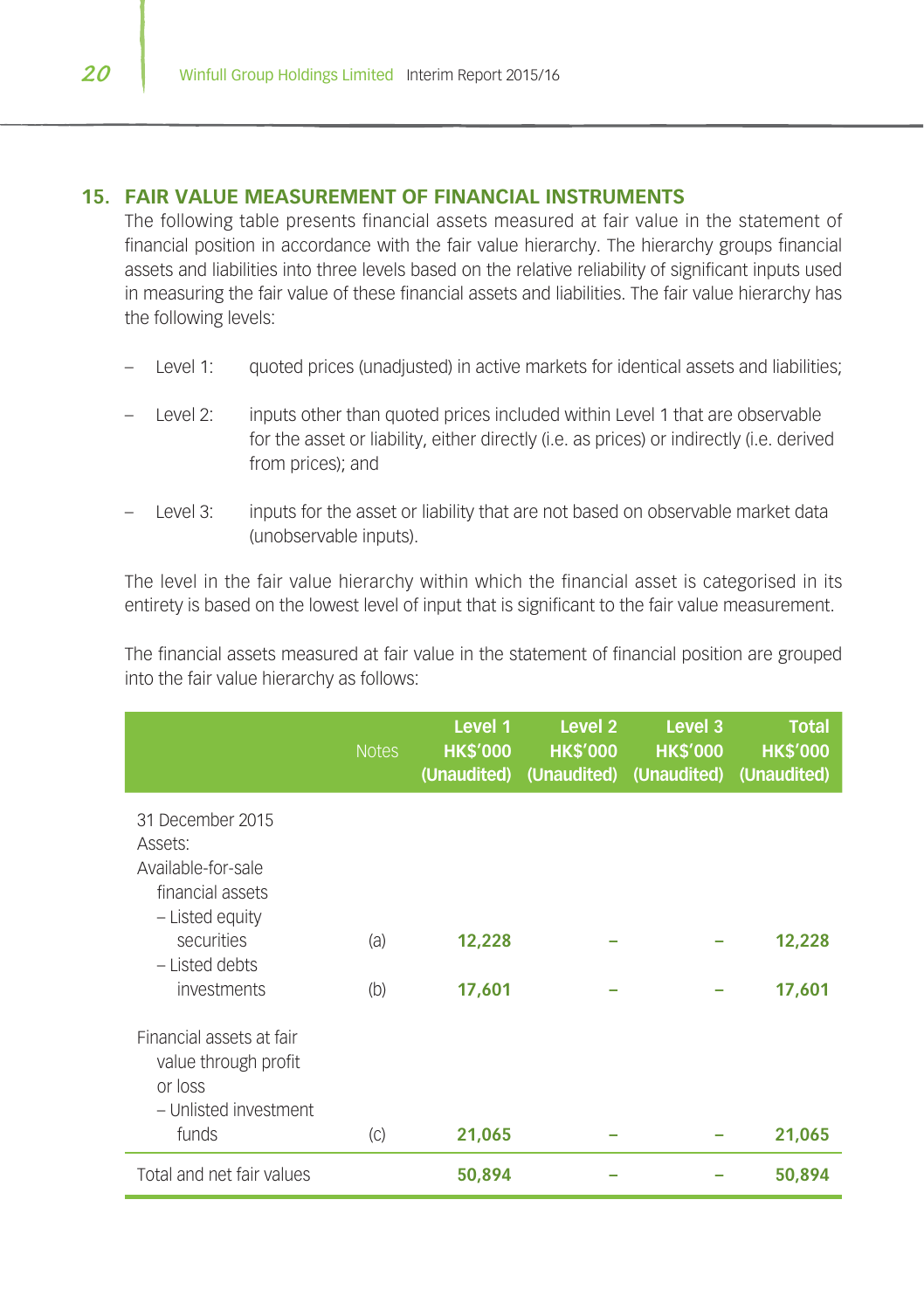## **15. FAIR VALUE MEASUREMENT OF FINANCIAL INSTRUMENTS** *(cont'd)*

|                                                                                                    | <b>Notes</b> | Level 1<br><b>HK\$'000</b><br>(Audited) | Level <sub>2</sub><br><b>HK\$'000</b><br>(Audited) | Level 3<br><b>HK\$'000</b><br>(Audited) | <b>Total</b><br><b>HK\$'000</b><br>(Audited) |
|----------------------------------------------------------------------------------------------------|--------------|-----------------------------------------|----------------------------------------------------|-----------------------------------------|----------------------------------------------|
| 30 June 2015<br>Assets:<br>Available-for-sale<br>financial assets<br>- Listed equity<br>securities | (a)          | 15,635                                  |                                                    |                                         | 15,635                                       |
| - Listed debts<br>investments                                                                      | (b)          | 30,399                                  |                                                    |                                         | 30,399                                       |
| Financial assets at fair<br>value through profit<br>or loss<br>- Unlisted investment<br>funds      | (C)          | 1,626                                   |                                                    |                                         | 1,626                                        |
| Total and net fair values                                                                          |              | 47,660                                  |                                                    |                                         | 47,660                                       |

There have been no significant transfers between levels 1 and 2 in the reporting period.

The methods and valuation techniques used for the purpose of measuring fair value are unchanged compared to the previous reporting periods.

#### (a) Listed Equity Securities

The listed equity securities are denominated in HK\$. Fair values have been determined by reference to their quoted bid prices at the reporting date.

### (b) Listed Debts Investments

The listed debts investments are denominated in RMB. Fair values have been determined by reference to their quoted bid prices at the reporting date.

## (c) Unlisted Investments Funds

The unlisted investment funds are denominated in US\$. Fair values have been determined by reference to their quotations in active markets at the reporting date and have been translated using the spot foreign currency rate at the end of the reporting period where appropriate.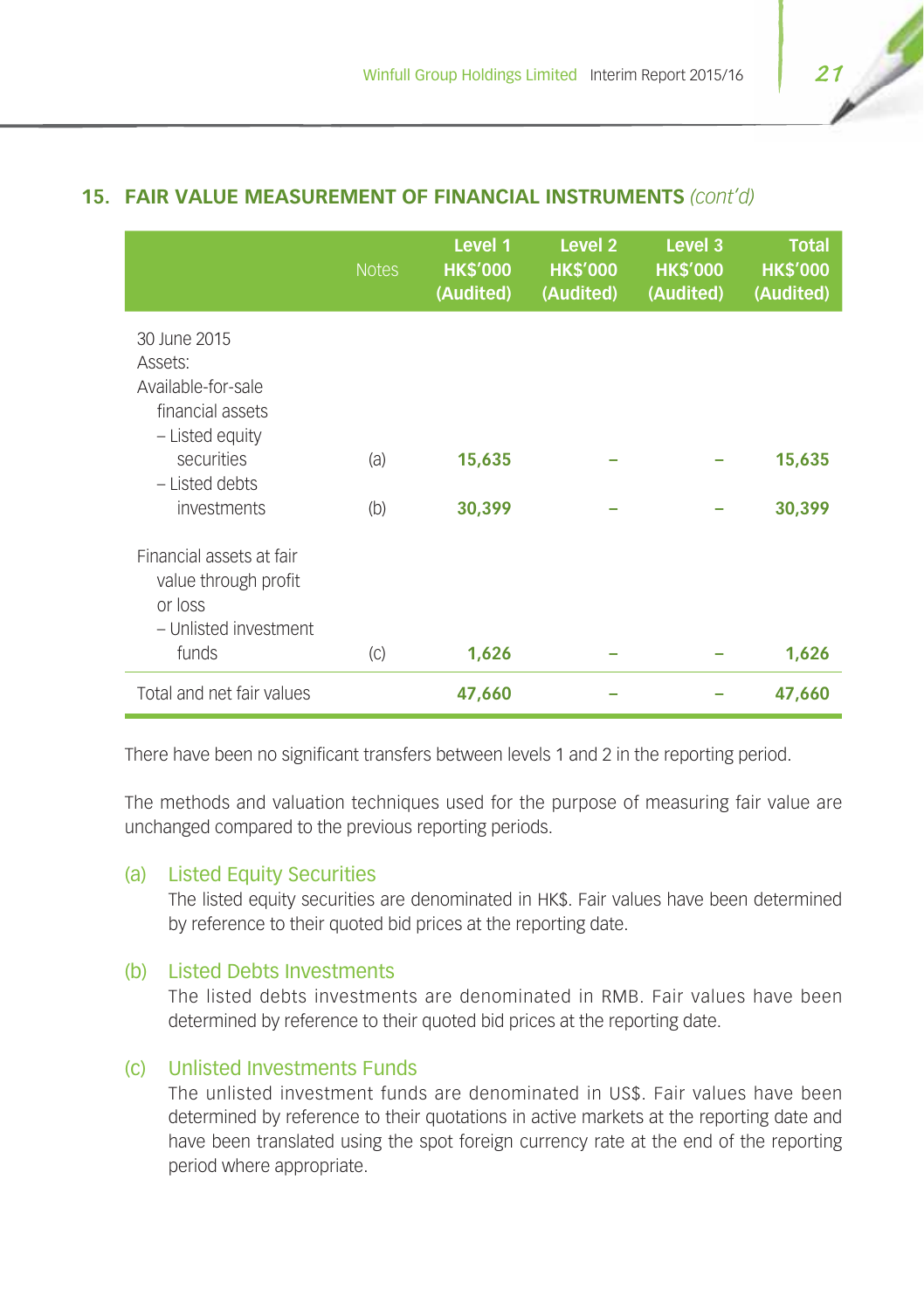#### **INTERIM DIVIDEND**

The Board does not recommend the payment of an interim dividend for the six months ended 31 December 2015 (six months ended 31 December 2014: Nil).

### **MANAGEMENT DISCUSSION AND ANALYSIS**

The Group was principally engaged in property investment and trading and property development. Before the completion of the disposal of the entire equity interests of and all obligation, liabilities and debts owing or incurred by its wholly owned subsidiary, Vastwood Limited, and its subsidiaries on 27 February 2015, the principal activities of the Group were provision of property brokerage services, provision of schemes for property consolidation, assembly and redevelopment, property trading, property development and property investment.

During the period under review, the Group was engaged in two property development projects, which are located in Hong Kong. The Group has also acquired two commercial properties, which are located in Hong Kong and the United Kingdom, and one industrial property in Hong Kong for investment and trading purposes.

The Hong Kong economy grew modestly in the second half-year of 2015 with the inflation eased further. The domestic demand remained the key source of the growth of economy and expanded further during the period while external demand was weakened. The residential property market turned quieter in the second half year of 2015. The increment of flat prices was moderate while trading volume dropped during the period, especially after the increase of US interest rates in December 2015. In view of the anticipation of further increase in US interest rate and the growing concerns over slowdown of China economy, the Hong Kong and global economy were in a high level of uncertainty.

#### **FINANCIAL REVIEW**

The Group recorded a turnover (from continuing operations) of approximately HK\$6,393,000 for the six months ended 31 December 2015, representing an increase of approximately 43% comparing with that of approximately HK\$4,465,000 for the corresponding period of last financial year. The improvement in turnover was mainly attributed to the increase in turnover from the property investment and trading business and the renovation business.

Loss before income tax of the Group for the six months ended 31 December 2015 from continuing operations was approximately HK\$680,000, representing a decrease of approximately 80% comparing with the loss before income tax of approximately HK\$3,370,000 for the corresponding period of last financial year. The decrease was mainly attributable to the increase in revenue from continuing operations and the decrease in exchange loss recognised for the depreciation of British Pound ("GBP") for the period under review. Thus, a loss attributable to owners of the Company for the period of approximately HK\$882,000 was recorded for the period and it represents a decrease of approximately 77% when compared with the loss attributable to owners of the Company of approximately HK\$3,759,000 for the corresponding period of last financial year.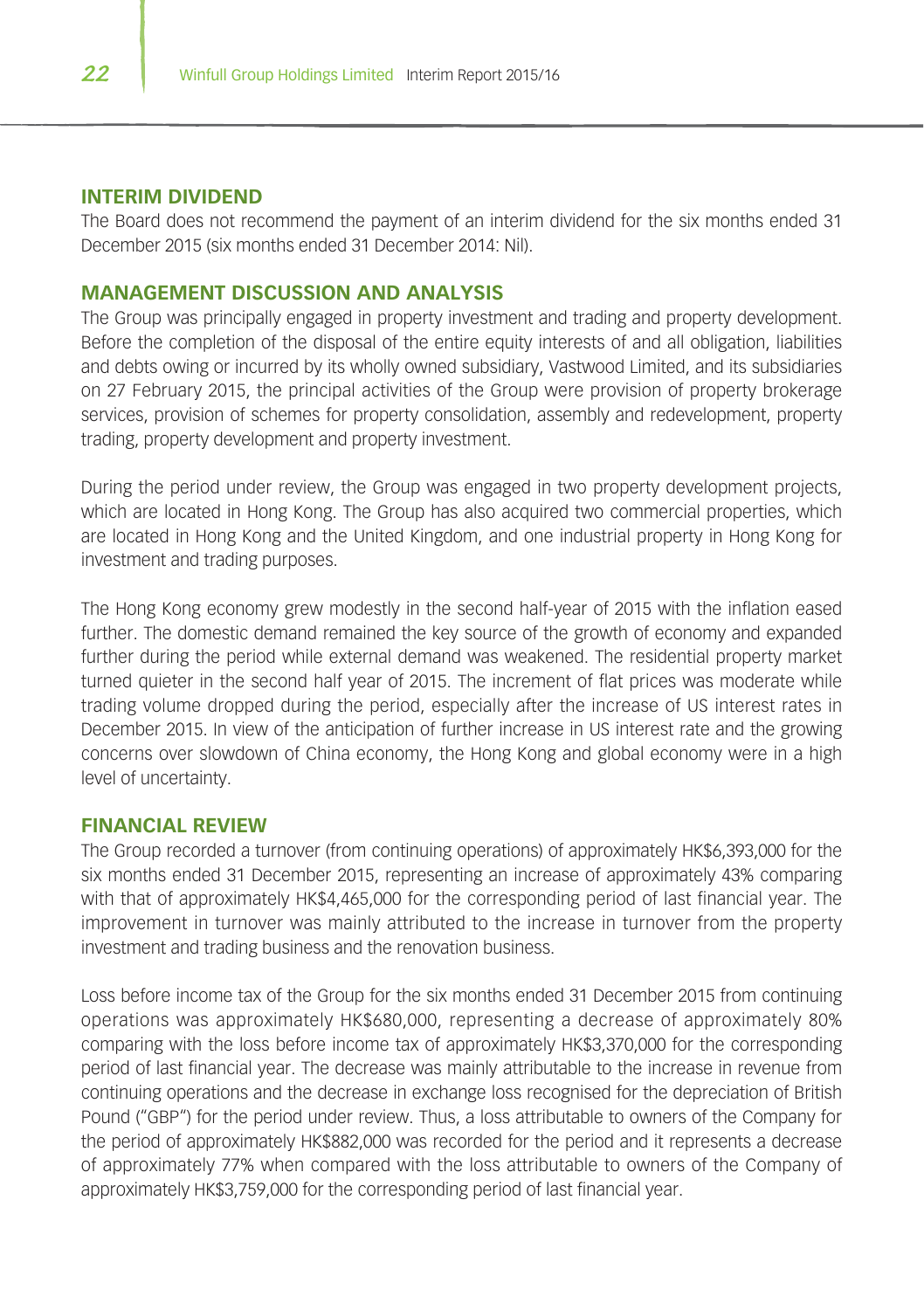## **LIQUIDITY, FINANCIAL RESOURCES AND CAPITAL STRUCTURE**

As at 31 December 2015, the Group has net current assets of approximately HK\$751,715,000 (30 June 2015: approximately HK\$953,773,000), including cash and bank balances of approximately HK\$319,805,000 (30 June 2015: approximately HK\$589,283,000).

The gearing ratio was 22% as at 31 December 2015 (30 June 2015: 19%). The gearing ratio is expressed as a percentage of total borrowings (including amounts due to controlling shareholders and non-controlling shareholders) over total equity. The gearing ratio remained relatively stable in the financial period under review compared to 30 June 2015.

During the six months ended 31 December 2015, the Group financed its operations with its own working capital and borrowings. As at 31 December 2015, there was no unsecured and secured bank borrowings (30 June 2015: Nil). Total other borrowings of the Group amounted to HK\$267,694,000 (30 June 2015: 234,122,000), which are also repayable within a period (including amount due to non-controlling shareholder) of not exceeding 5 years.

## **SIGNIFICANT INVESTMENT HELD, MATERIAL ACQUISITIONS OR DISPOSALS OF SUBSIDIARIES AND AFFILIATED COMPANIES, AND FUTURE PLANS FOR MATERIAL INVESTMENTS OR CAPITAL ASSETS**

Save for those disclosed in this interim report, there were no significant investment held, material acquisitions or disposals of subsidiaries and affiliated companies during the six months ended 31 December 2015 and there is no plan for material investments or capital assets as at the date of this interim report.

#### **PLEDGE OF ASSETS**

As at 31 December 2015, none of the assets (30 June 2015: Nil) was pledged to secure banking facilities for the Group.

#### **CONTINGENT LIABILITIES**

The Company and one of its subsidiaries had executed guarantees of HK\$144,000,000 each (30 June 2015: HK\$144,000,000) in respect of the banking facilities of the associate for the property development projects at Nos. 18–32 Junction Road, Kowloon, Hong Kong as at 31 December 2015.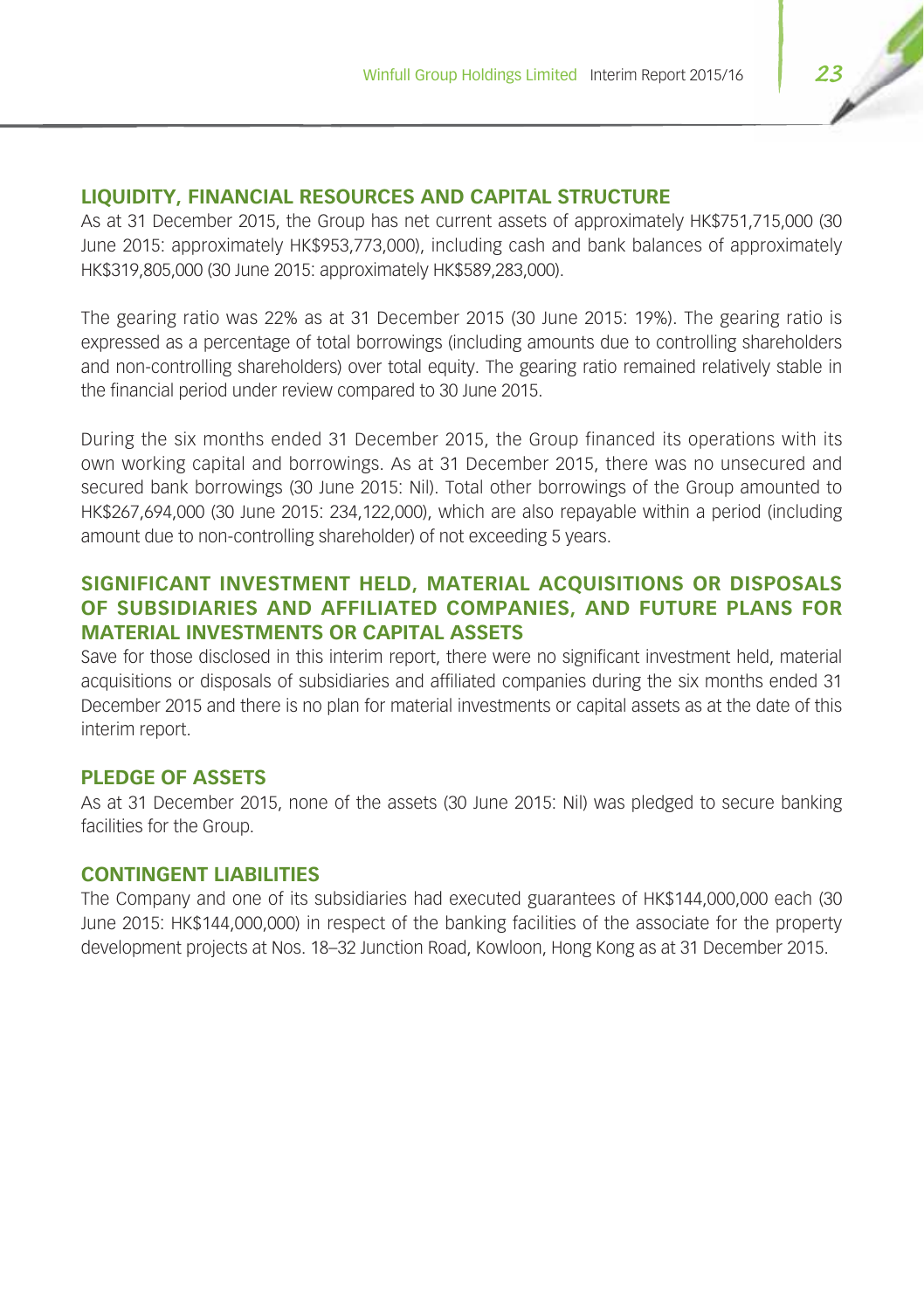## **LEASE AND CONTRACTED COMMITMENTS**

The Group leases a number of properties under operating leases. The leases run for an initial period of two years, with an option to renew the lease and renegotiated the terms at the expiry date or at dates as mutually agreed between the Group and respective landlords/lessors. None of the leases include contingent rentals.

At 31 December 2015, the total future minimum lease payments under non-cancellable operating leases payable by the Group as follows:

## As Lessee

|                                                 | 31 December<br>2015<br><b>HK\$'000</b><br>(Unaudited) | 30 June<br>2015<br><b>HK\$'000</b><br>(Audited) |
|-------------------------------------------------|-------------------------------------------------------|-------------------------------------------------|
| Within one year<br>In the second to fifth years | 1,323                                                 | 2,515<br>483                                    |
|                                                 | 1,323                                                 | 2,998                                           |

The Group leases its properties under operating lease arrangements which run for an initial period of two years, with an option to renew the lease terms at the expiry date or at dates as mutually agreed between the Group and the respective tenants. None of the leases include contingent rentals.

At 31 December 2015, the Group had future aggregate minimum lease receipts under noncancellable operating leases as follows:

## As Lessor

|                                                 | 31 December<br>2015<br><b>HK\$'000</b><br>(Unaudited) | 30 June<br>2015<br><b>HK\$'000</b><br>(Audited) |
|-------------------------------------------------|-------------------------------------------------------|-------------------------------------------------|
| Within one year<br>In the second to fifth years | 15,131<br>50,644                                      | 5,576<br>7,202                                  |
|                                                 | 65,775                                                | 12,778                                          |

Save for the above commitment, as at 31 December 2015, neither the Group nor the Company had any other significant commitments.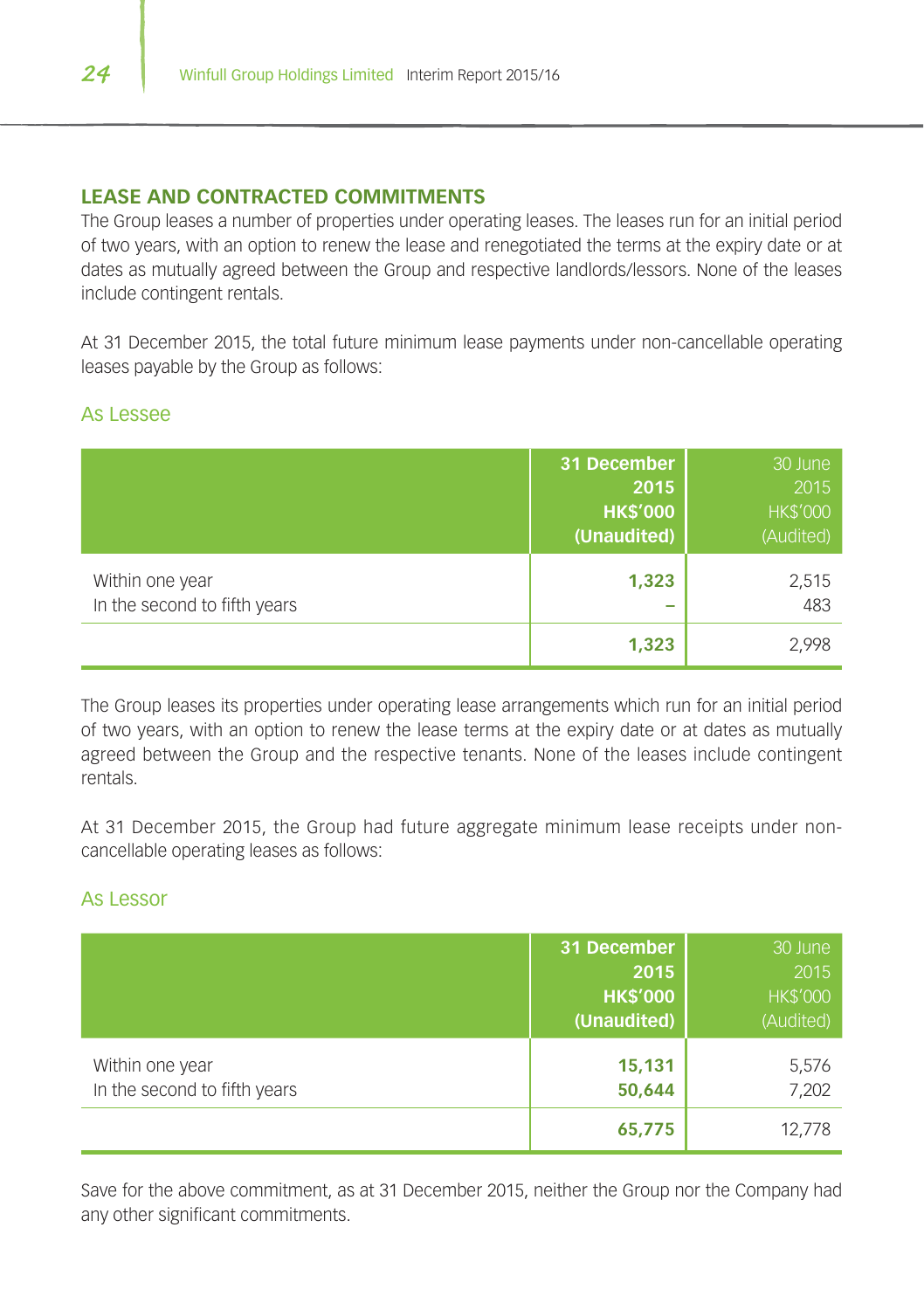## **FOREIGN EXCHANGE EXPOSURE**

The Group's income and expenditure during the six months ended 31 December 2015 were denominated in United States dollars ("US\$"), GBP, HK\$ and Renminbi ("RMB"), and most of the assets and liabilities as at 31 December 2015 were denominated in US\$, GBP, HK\$ and RMB. Accordingly, the Board is of the view that, to a certain extent, the Group is exposed to foreign currency exchange risk. For the US\$ foreign exchange exposure, the Board believes the exposure is small as the exchange rate of US\$ to HK\$ is comparatively stable. However, the Group is exposed to RMB and GBP foreign exchange exposure and fluctuation of exchange rates of RMB and GBP against HK\$ could affect the Group's results of operations. During the period, no hedging transaction or arrangement was made since the exchange rates of RMB and GBP to HK\$ were fluctuated within a tolerable range.

## **TREASURY POLICIES**

The Group adopts a conservative approach towards its treasury policies. The Group strives to reduce exposure to credit risk by performing ongoing credit evaluations of the financial conditions of its customers. To manage liquidity risk, the Board closely monitors the Group's liquidity position to ensure that the liquidity structure of the Group's assets, liabilities and commitments can meet its funding requirements.

#### **SEGMENT INFORMATION**

The analysis of the principal activities of the operations of the Group are set out in note 3 to the Condensed Financial Report.

## **EMPLOYEES AND REMUNERATION POLICIES**

As at 31 December 2015, the Group had 10 (30 June 2015: 10) employees, including Directors. Total staff cost (including Directors' emoluments) was approximately HK\$1,758,000 for the six months ended 31 December 2015 as compared to approximately HK\$24,430,000 for the six months ended 31 December 2014. Remuneration is determined with reference to market terms and the performance, qualification and experience of individual employee. Year-end bonus based on individual performance will be paid to employees as recognition of and reward for their contributions. Other benefits include contributions to statutory mandatory provident fund scheme to its employees in Hong Kong and share option scheme.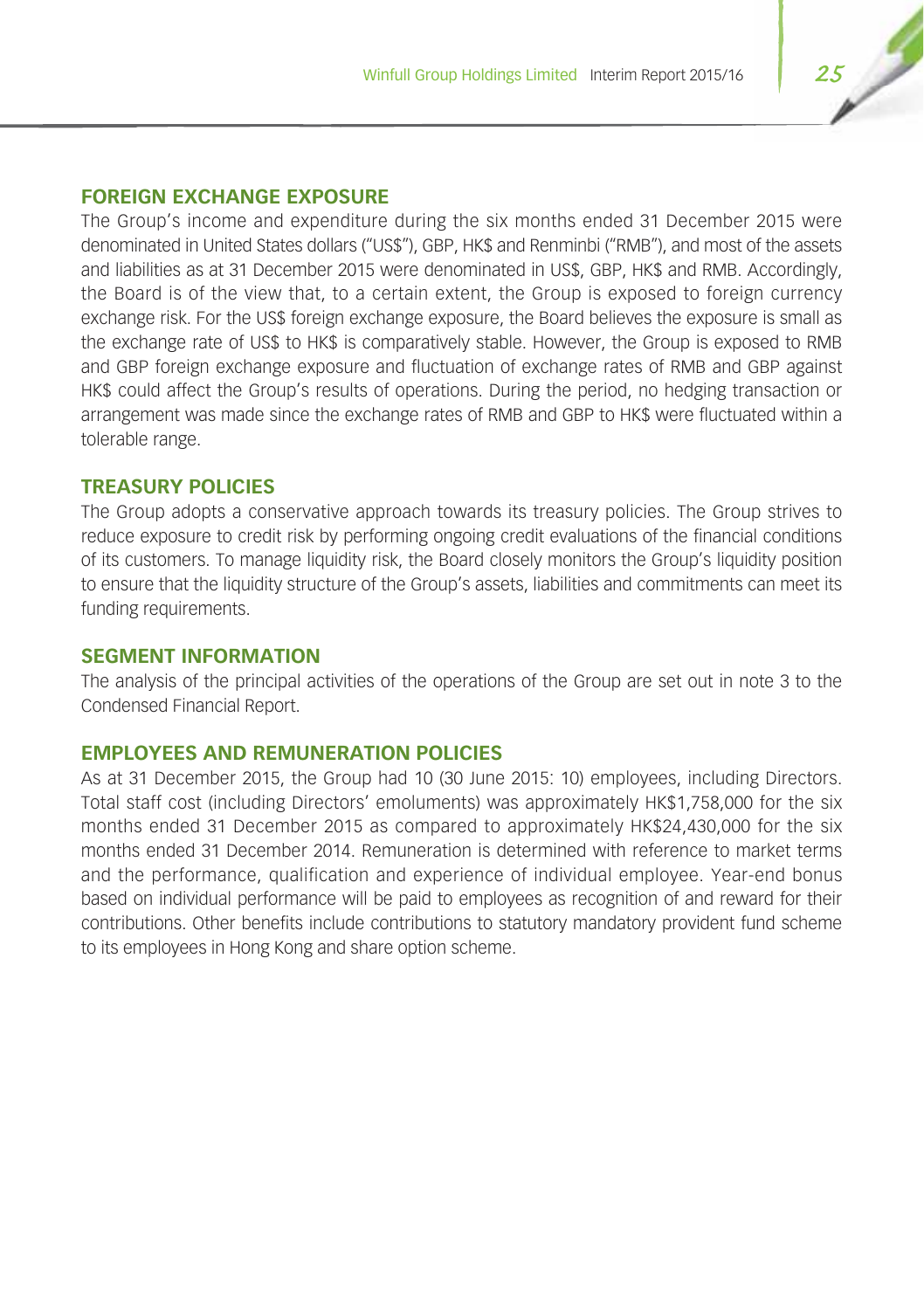#### **BUSINESS OVERVIEW**

#### Property Development Business

During the period under review, the Group is engaged in two property development projects, which are both located in Kowloon. A shareholder's agreement with a wholly owned subsidiary of Phoenix Asia Real Estate Investment, a former customer of the Group, for establishing an associate for a property redevelopment project at Nos. 18-32 Junction Road, Kowloon, Hong Kong ("Junction Road Property Project"), which the Group has 30% equity interests, has been proceeded in 2011. The project has a site area of approximately 10,200 square feet and a gross floor area of approximately 84,000 square feet. The project will be developed into a composite residential and commercial building.

In respect of the redevelopment project at Nos. 142-154 Carpenter Road, Kowloon, Hong Kong ("Carpenter Road Property Project"), the Group has acquired all the property units of this project during the year ended 30 June 2012. It has a site area of approximately 9,100 square feet. The Group held 100% equity interests of the project. On 17 March 2014, the Company has disposed 49% equity interests in those wholly owned subsidiaries, which held the Carpenter Road Property Project, to an independent third party. The disposal represents a good opportunity for realisation of the Group's investment in the Carpenter Road Property Project whilst allows the Group to maintain its interests in the redevelopment of the project. Further, the proceeds from the disposal can reduce the overall gearing of the Group and can further strengthen the cash position of the Group and will allow the Group to reallocate its resources for future development.

Since there was a landmark judgment delivered by the Court of Final Appeal ("CFA") of Hong Kong in May 2013 for the definition of "House", the developments of these two projects were restricted under the relevant lease. On 25 June 2014, a new practice note of the "House" restrictions under Government leases has been circulated by the Lands Administration Office of the Lands Department in regards to the landmark judgment delivered by CFA.

As updated in the announcement dated 16 December 2015, an approval letter in relation to the redevelopment of the Junction Road Property Project under lease conditions was granted by District Lands Officer/Kowloon East of the Lands Department and no land premium was mentioned. The Group is working with its joint venture partner to estimate the costs and timetable for reinitiating the development project. The development work is expected to be completed in 2016. The applications regarding the redevelopment of the Carpenter Road Project Projects are still subject to review by the relevant government departments. The Group and its joint venture partner continue to evaluate the possible impact of the new practice note and the CFA Judgment before deciding on the actions to be taken.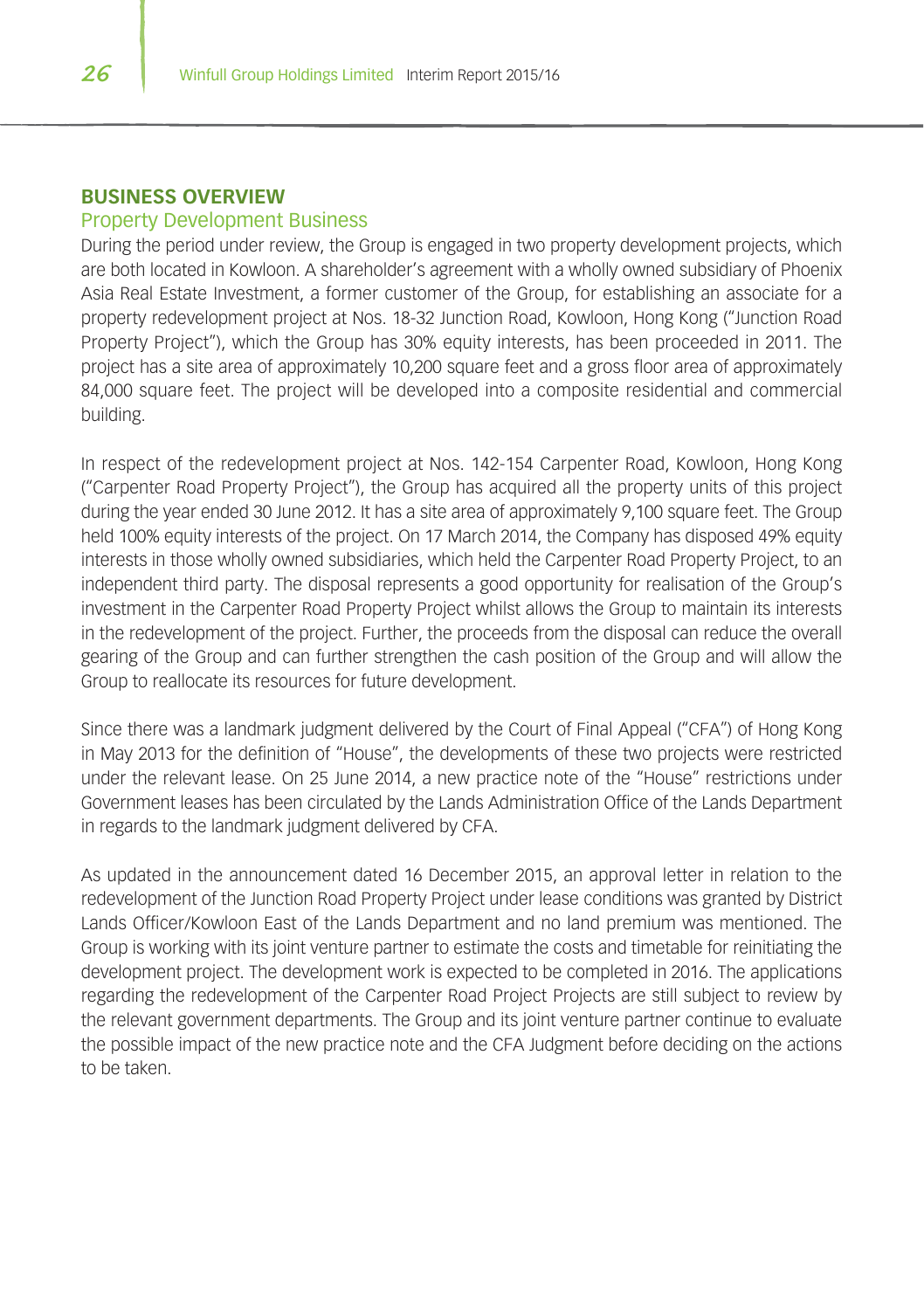## Property Investment and Trading

In addition to two commercial properties, including the shop at Wing Lee Building in Tsim Sha Tsui, and the front portion of the roof of Sea View Estate in North Point, held by the Group, it has acquired two new commercial properties and one industrial property in Hong Kong and the United Kingdom during the period under review. Details of the three new properties are as follows:

#### *Two Connecting Retail Shop Units at Grand Scholar, No. 419K Queen's Road West*

The property was acquired by the Group at consideration of HK\$105,000,000 and the transaction was completed on 30 September 2015. The property is located at Grand Scholar, No. 419K Queen's Road West, Hong Kong with two shops, including shops on ground floor and on lower ground 1st floor. The property has a total gross floor area of approximately 10,300 square feet and has been leased to an established Montessori kindergarten.

#### *Whole floor of Kenning Industrial Building at 19 Wan Hoi Road, Kowloon Bay*

Another industrial property was acquired by the Group on 15 September 2015 at consideration of HK\$76,000,000. The acquisition was completed on 16 November 2015. The property is located at 4th Floor of Kenning Industrial Building, No. 19 Wan Hoi Road, Kowloon Bay, Hong Kong and is proximity to the Kowloon Bay MTR station. The property has a total gross floor area of approximately 16,500 square feet and over 60% of the floor area of the property has been leased.

#### *Atlantic House at Cardiff, United Kingdom*

The Group has acquired another freehold commercial property in United Kingdom on 18 December 2015 at consideration of approximately HK\$80,000,000. The property is located at Cardiff, United Kingdom with a total net floor area of approximately 42,000 square feet. The property has two office buildings which are individually let to two tenants, including a law firm and an university. The existing gross rental yield of the property is more than 7%. Cardiff is the principal office market within Wales and one of the major regional central in the United Kingdom. The Group believes that it is good opportunity for acquiring the property for short term trading purpose.

During the period under review, the segment from property investment and trading business recorded a revenue of approximately HK\$3,971,000, representing 62% of the Group's revenue for the period. The segment is expected to provide a significant and steady income source to the Group.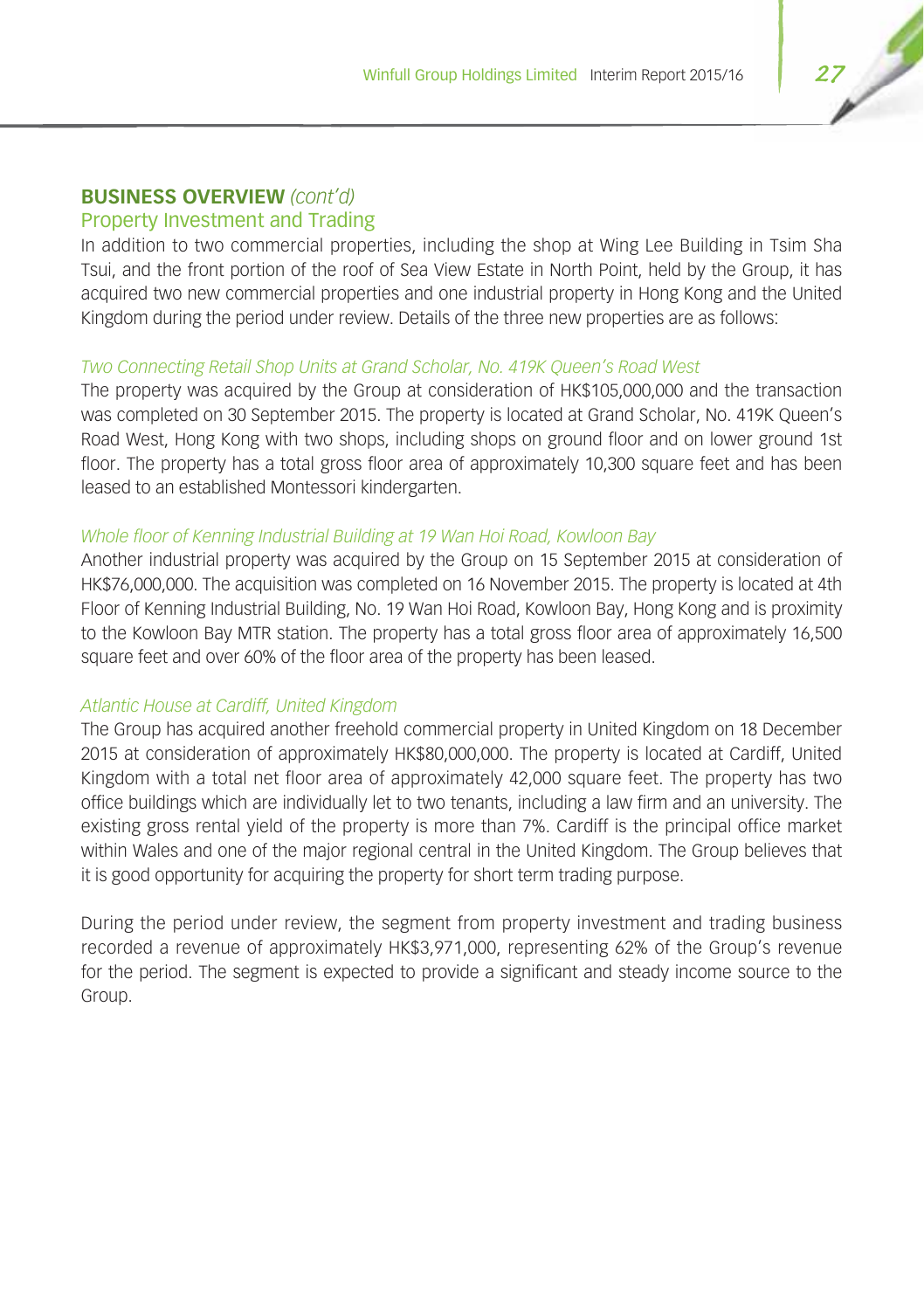#### **PROSPECTS**

The growth of Hong Kong economy remained moderate in the year. The Hong Kong Government sustained its effort of raising flat supply through land sale program and other terms of land supply sources. Combining a range of land supply sources, it is estimated that housing land supply will be increased in the foreseeable future.

During the period under review, the Group has engaged in two local property development projects in Hong Kong. The experience of the Group obtained in those projects can be applicable to our future property development projects. The Group keeps on expanding its property development business, but also continues to take a conservative strategy on investment in new projects in view of the uncertainties in the local and global scene.

The Group will continue to explore potential property investment and trading opportunities with a view to provide steady income source to the Company. The Group is conscious to monitor and analyze the impact of the local and global economy so as to make cautious business decisions and to adjust our development plan if necessary so as to maximize the return to the shareholders of the Company.

## **CONTINUING CONNECTED TRANSACTIONS**

On 23 September 2014, the Board approved the renewal of two tenancy agreements of the Company (the "Tenancy Agreements") with Flexwood Limited ("Flexwood") as landlord, which were signed on 23 September 2014, pursuant to which the Company will continue to rent two existing premises owned by Flexwood for a term of two years commencing from 15 October 2014 with the monthly rents of HK\$140,000 and HK\$180,000 respectively. The Directors consider that it is in the commercial interest of the Company if the Company continues to rent the existing office premises as it is not easy to identify other appropriate premises and the Company will bear unnecessary relocation costs and expenses if the Company has to move to other premises. Flexwood is a property holding company wholly and beneficially owned by Mr. Pong, a consultant and substantial shareholder of the Company. Accordingly, Flexwood is a connected person to the Company as defined under the Listing Rules and the transactions under the Tenancy Agreements constitute continuing connected transactions on the part of the Company under Chapter 14A of the Listing Rules. The details of the above continuing connected transactions were set out in the Company's announcement dated 23 September 2014.

On 20 May 2015, the Company has signed a surrender agreement (the "Surrender Agreement") with Flexwood for surrendering one of the Tenancy Agreements with the monthly rents of HK\$180,000 with effect from 1 June 2015 (the "Surrender Date"). In accordance with the Surrender Agreement, the Company was released from all future liabilities, claims and demands in respect of any breach of any of the covenants contained in or otherwise arising under that tenancy agreement from the Surrender Date.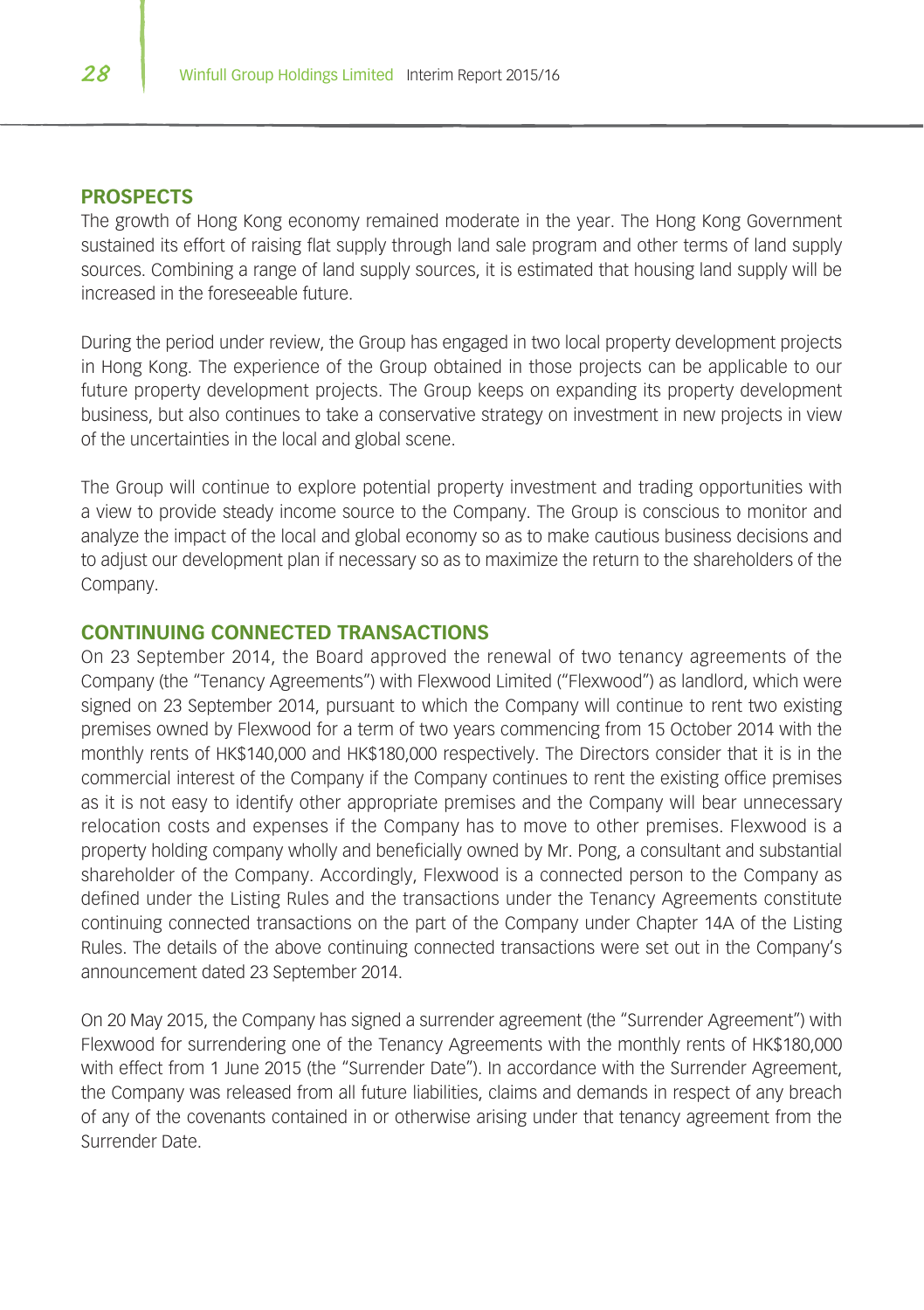## **SHARE OPTIONS**

A share option scheme was adopted by the Company pursuant to written resolution of the Company on 2 May 2002 (the "Old Scheme") which was terminated and a new share option scheme was adopted on 1 November 2011 (the "Adoption Date") by the shareholders of the Company (the "New Scheme"). The following shows the outstanding position of the Directors as at 31 December 2015 with respect to their share options granted under both the Old Scheme and the New Scheme.

|                                                                                            |                                   |                                    |                         | Number of share options               |                                 |                                          |                                |                                          |                                       |
|--------------------------------------------------------------------------------------------|-----------------------------------|------------------------------------|-------------------------|---------------------------------------|---------------------------------|------------------------------------------|--------------------------------|------------------------------------------|---------------------------------------|
| Name or category<br>of grantees                                                            | Date of grant of<br>share options | <b>Exercise</b><br>Price<br>(HK\$) | <b>Exercise Period</b>  | <b>Balance</b><br>as at<br>01.07.2015 | Granted<br>during<br>the Period | <b>Exercised</b><br>during<br>the Period | Lapsed<br>during<br>the Period | <b>Cancelled</b><br>during<br>the Period | <b>Balance</b><br>as at<br>31.12.2015 |
| <b>Directors</b>                                                                           |                                   |                                    |                         |                                       |                                 |                                          |                                |                                          |                                       |
| Lee Wing Yin                                                                               | 26/10/2012 (Note 1)               | 0.395                              | 26/10/2012 - 25/10/2017 | 1,000,000                             | ÷                               |                                          |                                | -                                        | 1,000,000                             |
|                                                                                            | 3/6/2014 (Note 3)                 | 0.221                              | 3/6/2014 - 2/6/2024     | 1,000,000                             |                                 |                                          |                                | $\overline{a}$                           | 1,000,000                             |
| Ngan Man Ho                                                                                | 26/10/2012 (Note 1)               | 0.395                              | 26/10/2012 - 25/10/2017 | 1,000,000                             | L                               | $\overline{a}$                           | $\overline{a}$                 | L,                                       | 1,000,000                             |
|                                                                                            | 3/6/2014 (Note 3)                 | 0.221                              | 3/6/2014 - 2/6/2024     | 1,000,000                             | $\overline{\phantom{a}}$        | ä,                                       | ٠                              | $\overline{a}$                           | 1,000,000                             |
| Lai Hin Wing, Henry                                                                        | 26/10/2012 (Note 1)               | 0.395                              | 26/10/2012 - 25/10/2017 | 1,000,000                             | L                               | i.                                       | L,                             | L,                                       | 1,000,000                             |
| Koo Fook Sun, Louis                                                                        | 26/10/2012 (Note 1)               | 0.395                              | 26/10/2012 - 25/10/2017 | 1,000,000                             | $\overline{a}$                  | ٠                                        | ٠                              | $\overline{a}$                           | 1,000,000                             |
| Yeung Wing Yan, Wendy                                                                      | 26/10/2012 (Note 1)               | 0.395                              | 26/10/2012 - 25/10/2017 | 1,000,000                             | $\overline{a}$                  | ÷                                        | $\overline{\phantom{0}}$       | $\overline{a}$                           | 1,000,000                             |
| Lung Hung Cheuk                                                                            | 26/10/2012 (Note 1)               | 0.395                              | 26/10/2012 - 25/10/2017 | 1,000,000                             |                                 |                                          |                                | -                                        | 1,000,000                             |
| Subtotal                                                                                   |                                   |                                    |                         | 8,000,000                             | L                               |                                          |                                | L,                                       | 8.000.000                             |
| Consultant of the<br>Company and<br>the Substantial<br>Shareholder<br>Pong Wai San, Wilson | 9/7/2010 (Note 2)                 | 0.59                               | $9/7/2010 - 8/7/2015$   | 8,400,000                             |                                 | i.                                       | 8,400,000                      |                                          |                                       |
|                                                                                            | 26/10/2012 (Note 1)               | 0.395                              | 26/10/2012 - 25/10/2017 | 11,000,000                            |                                 |                                          |                                | L,                                       | 11,000,000                            |
|                                                                                            | 3/6/2014 (Note 3)                 | 0.221                              | 3/6/2014 - 2/6/2024     | 22,600,000                            | ä,                              |                                          |                                | -                                        | 22,600,000                            |
| Total                                                                                      |                                   |                                    |                         | 50,000,000                            |                                 | ÷                                        | 8,400,000                      |                                          | 41,600,000                            |

Note 1: The closing price of the shares immediately before 26 October 2012, on which those options were granted, was HK\$0.395.

Note 2: The closing price of the shares immediately before 9 July 2010, on which those options were granted, was HK\$0.59.

Note 3: The closing price of the shares immediately before 3 June 2014, on which those options were granted, was HK\$0.221.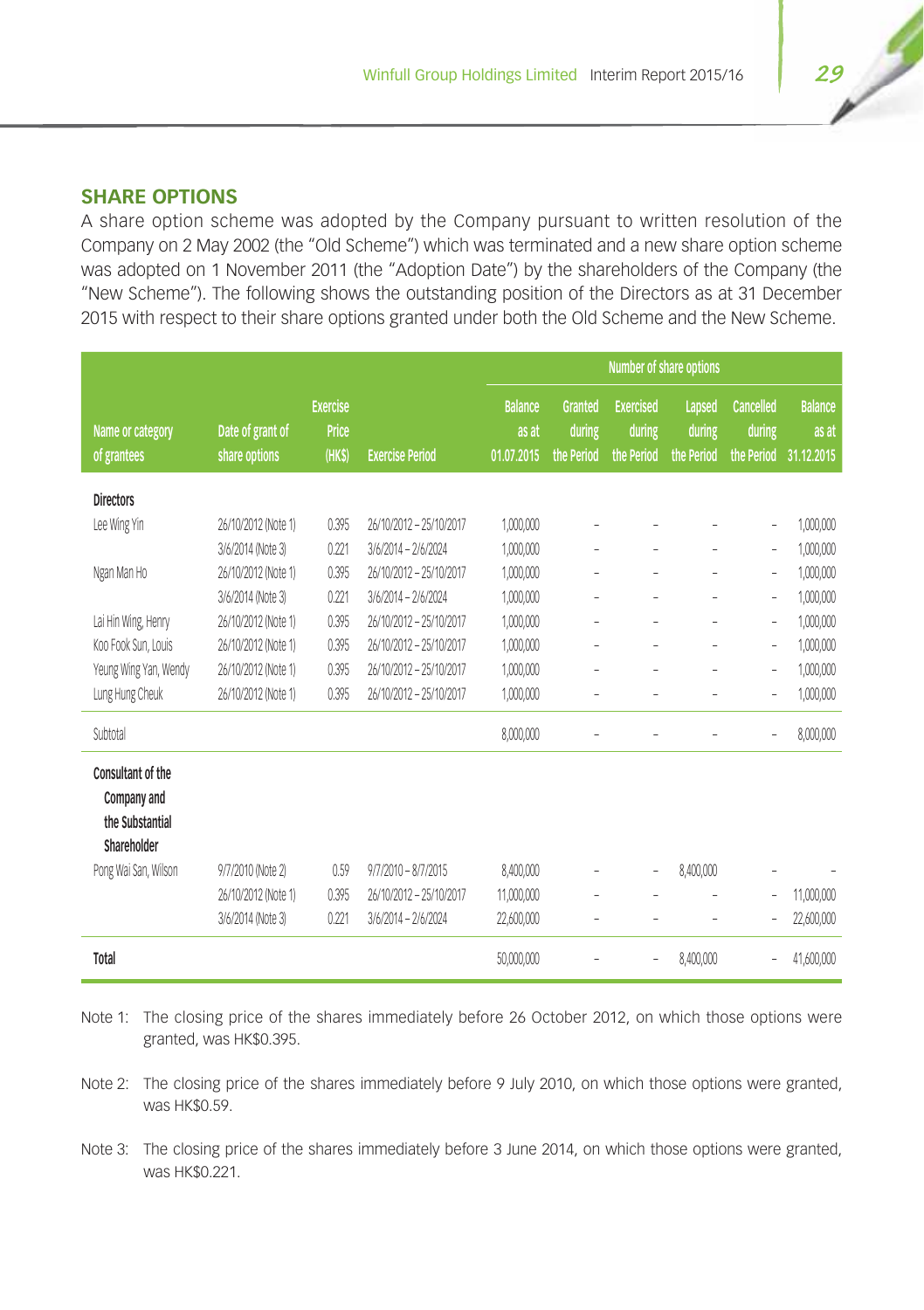## **DIRECTORS' AND CHIEF EXECUTIVES' INTERESTS AND SHORT POSITIONS IN THE SHARES, UNDERLYING SHARES AND DEBENTURES OF THE COMPANY OR ANY ASSOCIATED CORPORATION**

As at 31 December 2015, the interests and short positions of the Directors and chief executives of the Company in the shares, underlying shares and debentures of the Company or any of its associated corporations (within the meaning of Part XV of the Securities and Futures Ordinance (Cap. 571, Laws of Hong Kong) (the "SFO")) which were required to be notified to the Company and the Stock Exchange pursuant to Divisions 7 and 8 of Part XV of the SFO (including interests or short positions which they were taken or deemed to have under such provisions of the SFO) or as recorded in the register required to be kept by the Company under Section 352 of the SFO or otherwise notified to the Company and the Stock Exchange pursuant to the Model Code for Securities Transactions by Directors of Listed Issuers (the "Model Code"), were as follows:

|                          | <b>Number of shares</b>            |                       |                                              |
|--------------------------|------------------------------------|-----------------------|----------------------------------------------|
| <b>Name of Directors</b> | <b>Personal</b><br><b>interest</b> | <b>Total</b>          | Approximate<br>percentage of<br>shareholding |
| Lee Wing Yin             | 2,000,000                          | 2,000,000<br>(Note 1) | 0.07%                                        |
| Ngan Man Ho              | 248,000                            | 248,000               | 0.01%                                        |
|                          | 2.000.000                          | 2,000,000<br>(Note 1) | 0.07%                                        |
| Lai Hin Wing, Henry      | 1,000,000                          | 1,000,000<br>(Note 2) | 0.04%                                        |
| Koo Fook Sun, Louis      | 1,000,000                          | 1,000,000<br>(Note 2) | 0.04%                                        |
| Lung Hung Cheuk          | 1,000,000                          | 1,000,000<br>(Note 2) | 0.04%                                        |
| Yeung Wing Yan, Wendy    | 1,000,000                          | 1,000,000<br>(Note 2) | 0.04%                                        |

Note 1: These shares represent the share options granted by the Company on 26 October 2012 and 3 June 2014 under the share option scheme adopted on 1 November 2011.

Note 2: These shares represent the share options granted by the Company on 26 October 2012 under the share option scheme adopted on 1 November 2011.

All the interests disclosed above represent long position in the shares of the Company.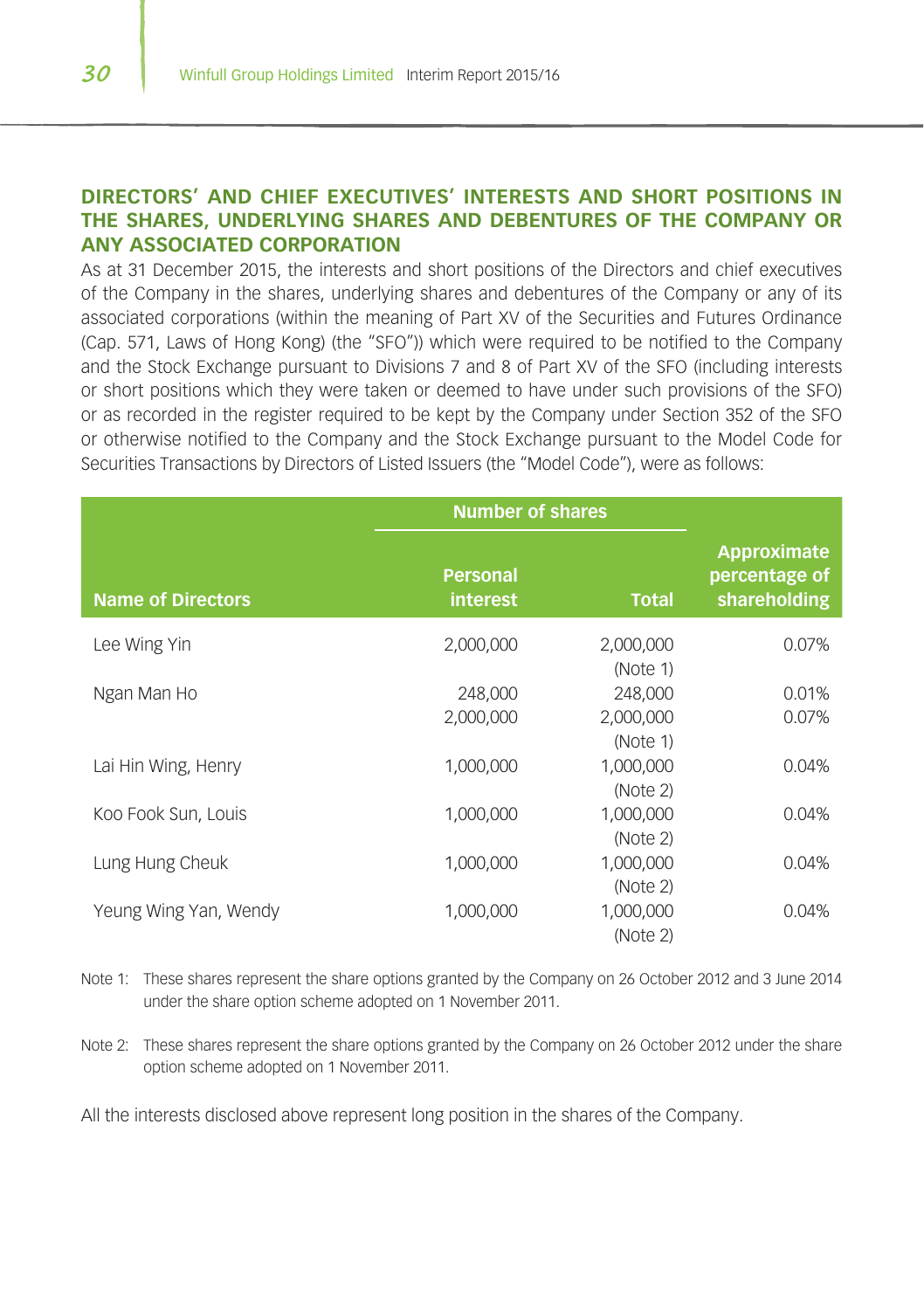## **DIRECTORS' AND CHIEF EXECUTIVES' INTERESTS AND SHORT POSITIONS IN THE SHARES, UNDERLYING SHARES AND DEBENTURES OF THE COMPANY OR ANY ASSOCIATED CORPORATION** *(cont'd)*

Save as disclosed above, as at 31 December 2015, none of the Directors and chief executives of the Company had any other interests or short positions in any shares, underlying shares or debentures of the Company or any of its associated corporation (within the meaning of Part XV of the SFO) which were required to be notified to the Company and the Stock Exchange pursuant to Divisions 7 and 8 of Part XV of the SFO (including interests or short positions which they were taken or deemed to have under such provisions of the SFO), or which were required to be recorded in the register kept by the Company under Section 352 of the SFO or otherwise notified to the Company and the Stock Exchange pursuant to the Model Code.

## **SUBSTANTIAL SHAREHOLDERS' INTERESTS IN SHARES, UNDERLYING SHARES AND DEBENTURES**

As at 31 December 2015, the interests or short positions of person in the shares, underlying shares and debentures of the Company which would fall to be disclosed to the Company under the provisions of Divisions 2 and 3 of Part XV of the SFO or, who is, directly or indirectly, interested in 5% or more of the nominal value of any class of share capital carrying rights to vote in all circumstances at general meetings of any other members of the Group, or any other substantial shareholders whose interests or short positions were recorded in the register required to be kept by the Company under Section 336 of the SFO were as follows:

| <b>Name of shareholders</b>          | <b>Capacity in which</b><br>shares are held | <b>Number</b><br>of shares | Approximate<br>percentage of<br>shareholding |
|--------------------------------------|---------------------------------------------|----------------------------|----------------------------------------------|
| Pong Wai San, Wilson<br>("Mr. Pong") | Beneficial owner                            | 40,928,000<br>(Note 1)     | 1.51%                                        |
|                                      | Interested in controlled<br>corporation     | 936,794,000<br>(Note 1)    | 34.46%                                       |
| Tung Ching Yee, Helena<br>(Note 2)   | Family interest                             | 977,722,000                | 35.97%                                       |
| Virtue Partner Group Limited         | Beneficial owner                            | 936,794,000                | 34.46%                                       |

Notes:

- 1. 936,794,000 shares are beneficially owned by Virtue Partner Group Limited, a company wholly owned by Mr. Pong, and therefore Mr. Pong is deemed to be interested in these shares under the SFO. 40,928,000 shares are personally owned by Mr. Pong, of which 11,000,000 and 22,600,000 shares represent the share options granted to him by the Company under the New Scheme on 26 October 2012 and 3 June 2014 respectively.
- 2. Ms. Tung Ching Yee, Helena is the wife of Mr. Pong and is accordingly deemed to be interested in the shares beneficially owned by Mr. Pong in his own capacity and through his controlled corporation, Virtue Partner Group Limited, under the SFO.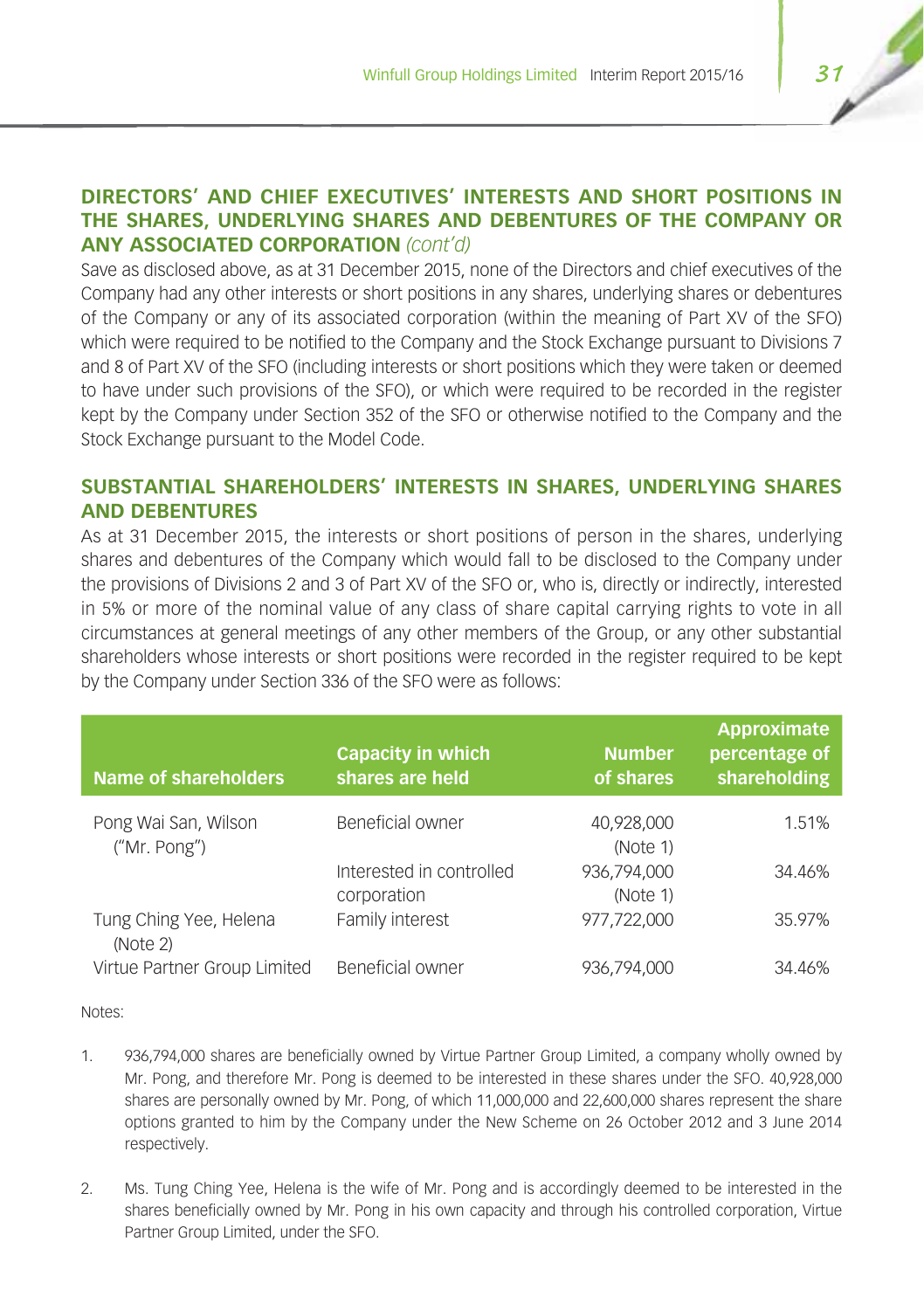## **SUBSTANTIAL SHAREHOLDERS' INTERESTS IN SHARES, UNDERLYING SHARES AND DEBENTURES** *(cont'd)*

All the interests disclosed above represent long position in shares of the Company.

Save as disclosed above, as at 31 December 2015, the Directors were not aware of any other person (other than the Directors and chief executive of the Company) who had an interest or short position in the shares, underlying shares or debenture of the Company which would fall to be disclosed to the Company under the provisions of Divisions 2 and 3 of Part XV of the SFO or, who is, directly or indirectly, interested in 5% or more of the nominal value of any class of share capital carrying rights to vote in all circumstances at general meetings of any other members of the Group, or any other substantial shareholders whose interests or short positions were recorded in the register required to be kept by the Company under Section 336 of the SFO.

#### **CHANGES OF DIRECTORS' INFORMATION**

Pursuant to Rule 13.51B (1) of the Listing Rules, the change of information on the Directors are as follows:

The letters of appointment of Mr. Lee Wing Yin ("Mr. Lee"), the CEO, company secretary and executive Director, have been renewed for a further term of three years commencing on 26 February 2016. The emolument of Mr. Lee was adjusted from HK\$71,000 per month to HK\$85,000 per month (inclusive of salary and allowance but excluding any director's fee), which shall be subject to review by the Board from time to time. It is determined by reference to his roles, experience and responsibilities in the Company, with effect from 1 January 2016.

The emolument of Mr. Ngan Man Ho ("Mr. Ngan") was adjusted from HK\$64,500 per month to HK\$67,080 per month, which is determined by reference to his roles, experience and responsibilities in the Company, with effect from 1 January 2016.

The letters of appointment of Mr. Lai Hin Wing, Henry and Ms. Yeung Wing Yan, Wendy, the nonexecutive Director and an independent non-executive Director respectively, have been renewed for a further term of one year commencing on 12 December 2015.

The letters of appointment of Mr. Koo Fook Sun, Louis and Mr. Lung Hung Cheuk, ("Mr. Lung") both are independent non-executive Directors, were proposed to be renewed for a further term of one year commencing on 23 March 2016.

Mr. Lee resigned as the executive director of Chanco International Group Limited (Stock code: 264), a company listed on the Main Board of the Stock Exchange, on 23 December 2015.

Mr. Ngan resigned as the executive director of Chanco International Group Limited (Stock code: 264), a company listed on the Main Board of the Stock Exchange, on 23 December 2015.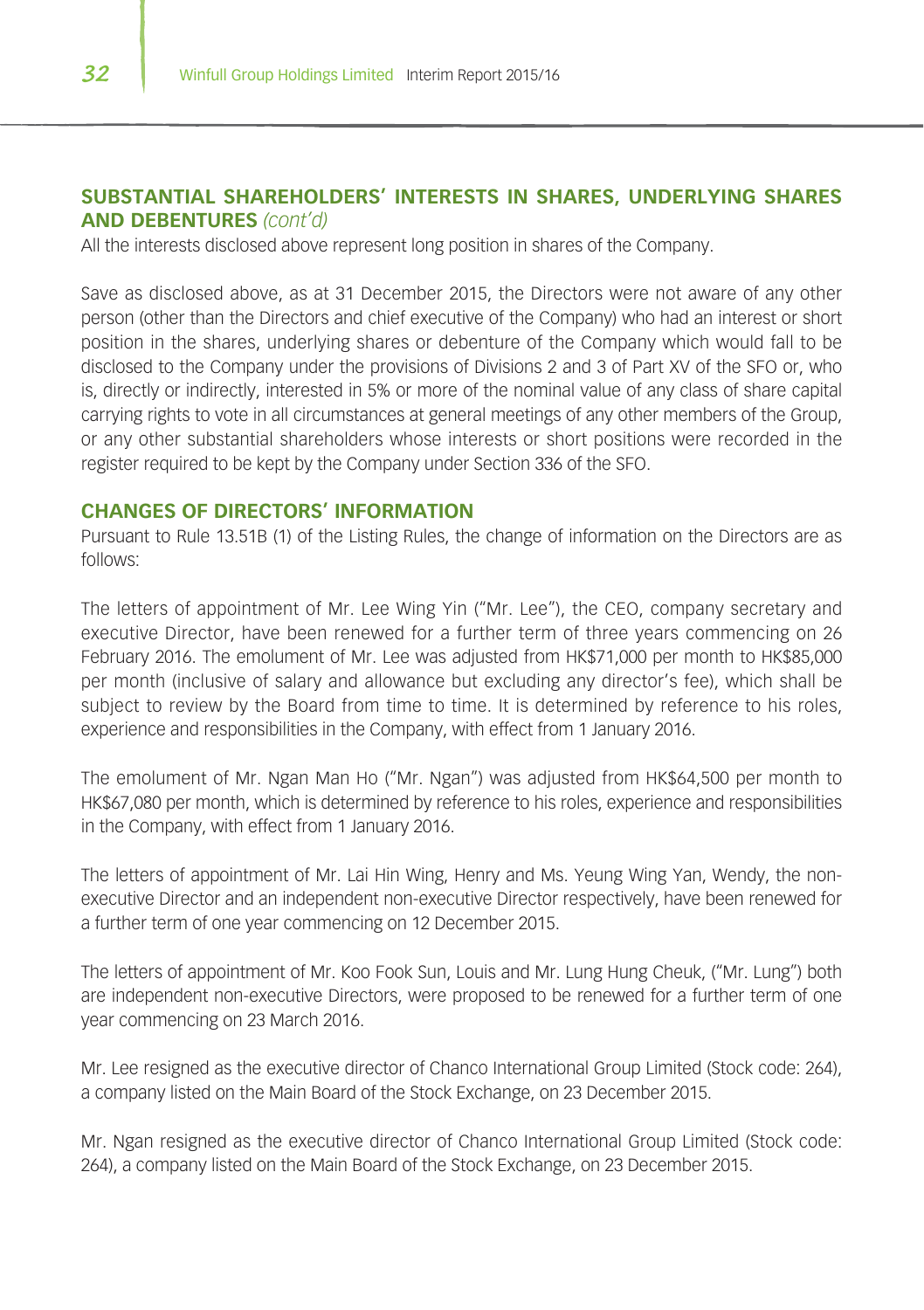#### **CHANGES OF DIRECTORS' INFORMATION** *(cont'd)*

Mr. Lung resigned as the independent non-executive director of Chanco International Group Limited (Stock code: 264), a company listed on the Main Board of the Stock Exchange, on 23 December 2015.

### **DIRECTORS' RIGHTS TO ACQUIRE SHARE OR DEBENTURES**

Apart from as disclosed under the heading "Directors' and chief executives' interests and short positions in the shares, underlying shares and debentures of the Company or any associated corporation" above, at no time during the reporting period were rights to acquire benefits by means of the acquisition of shares in or debentures of the Company or of any other body corporate granted to any Directors or their respective spouse or children under 18 years of age, or were any such rights exercised by them; or was the Company, its holding company or any of its subsidiaries a party to any arrangements to enable the Directors, their respective spouse or children under 18 years of age to acquire such rights in the Company or any other body corporate.

## **PURCHASE, REDEMPTION OR SALE OF THE LISTED SECURITIES OF THE COMPANY**

Neither the Company, nor any of its subsidiaries has purchased, redeemed or sold any of the Company's listed shares during the six months ended 31 December 2015.

## **CODE OF CONDUCT REGARDING SECURITIES TRANSACTIONS BY DIRECTORS**

The Company has adopted a code of conduct regarding securities transactions by Directors on terms no less exacting than the required standard of dealings set out in the Model Code as set out in the Appendix 10 of the Listing Rules. Having made specific enquiry of all Directors, the Company was not aware of any non-compliance with such required standard of dealings and its code of conduct regarding securities transactions by Directors throughout the six months ended 31 December 2015.

## **CORPORATE GOVERNANCE PRACTICES**

The Company has adopted the code provisions set out in the Corporate Governance Code and Corporate Governance Report (the "Code") as set out in Appendix 14 of the Listing Rules. The Company has complied with the code provisions set out in the Code throughout the six months ended 31 December 2015, except for the deviation that the post of chairman has been vacant since the resignation of Mr. Pong on 5 February 2008. If candidate with suitable skill and experience is identified within or outside the Group, the Company will make necessary arrangement for the new appointment at appropriate time.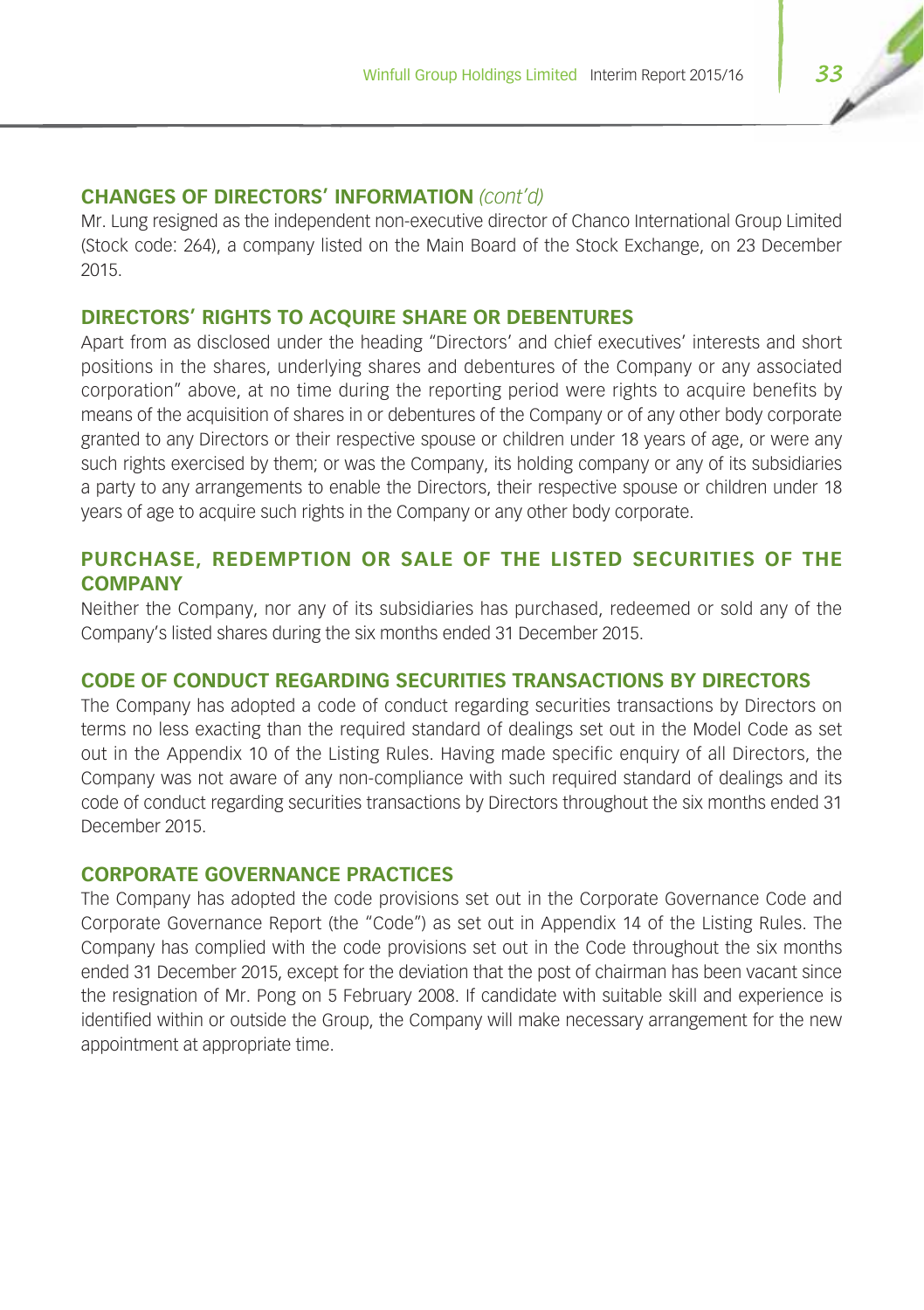#### **PRE-EMPTIVE RIGHTS**

There are no provisions for pre-emptive rights under the Company's articles of association, or the laws of the Cayman Islands, which would oblige the Company to offer new shares on a pro rata basis to existing shareholders.

#### **AUDIT COMMITTEE**

The Company established an audit committee (the "Committee") on 2 May 2002, with written terms of reference in compliance with the Listing Rules, which were revised on 28 February 2011 and 30 March 2012 respectively, for the purpose of reviewing and providing supervision over the financial reporting process and internal control of the Group. The Committee comprises three independent non-executive Directors, namely Mr. Koo Fook Sun, Louis, Mr. Lung Hung Cheuk and Ms. Yeung Wing Yan, Wendy. The unaudited consolidated results of the Group for the six months ended 31 December 2015 have been reviewed by the Committee, who is of the opinion that such statements comply with the applicable accounting standards, the Stock Exchange and legal requirements, and that adequate disclosures have been made.

> By Order of the Board **Lee Wing Yin** *Executive Director*

Hong Kong, 26 February 2016

*As at the date of this report, the executive Directors are Mr. Lee Wing Yin and Mr. Ngan Man Ho, the non-executive Director is Mr. Lai Hin Wing, Henry and the independent non-executive Directors are Mr. Koo Fook Sun, Louis, Mr. Lung Hung Cheuk and Ms. Yeung Wing Yan, Wendy respectively.*